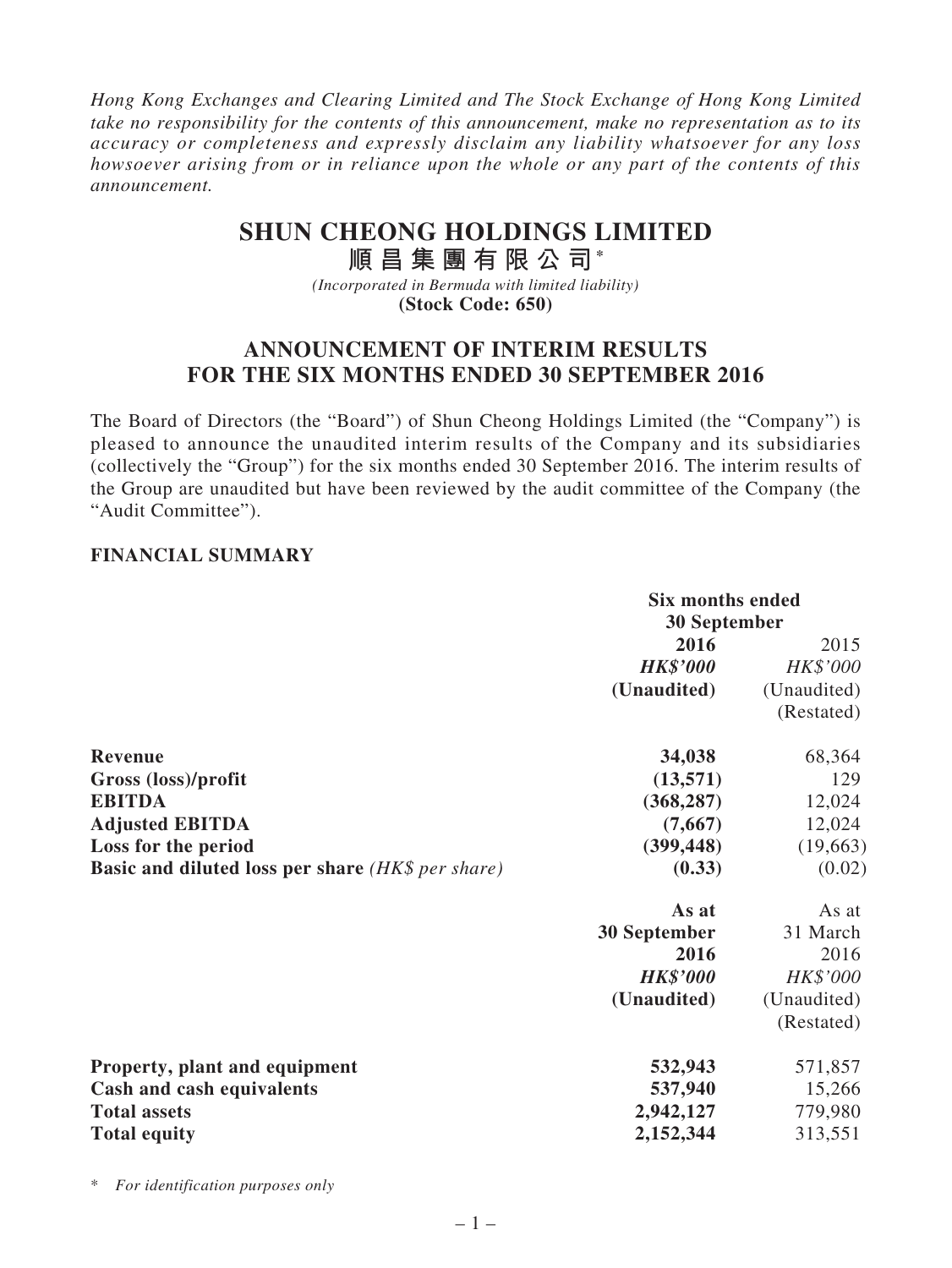### **CONSOLIDATED STATEMENT OF PROFIT OR LOSS** *FOR THE SIX MONTHS ENDED 30 SEPTEMBER 2016 — UNAUDITED*

|                                               | <b>Six months ended</b><br>30 September |                 |            |
|-----------------------------------------------|-----------------------------------------|-----------------|------------|
|                                               |                                         | 2016            | 2015       |
|                                               | <b>Note</b>                             | <b>HK\$'000</b> | HK\$'000   |
|                                               |                                         |                 | (restated) |
|                                               |                                         |                 | (Note 2)   |
| <b>Revenue</b>                                | 5                                       | 34,038          | 68,364     |
| Cost of sales                                 |                                         | (47, 609)       | (68, 235)  |
| Gross (loss)/profit                           |                                         | (13,571)        | 129        |
| Administrative expenses                       |                                         | (11, 254)       | (10, 880)  |
| Taxes other than income tax                   |                                         | (2, 397)        | (4,787)    |
| Exploration expenses, including dry holes     |                                         | (353)           | (776)      |
| Listing expense and related transaction costs | 6(b)                                    | (360, 620)      |            |
| <b>Loss from operations</b>                   |                                         | (388, 195)      | (16,314)   |
| Finance income                                |                                         | 15              | 82         |
| Finance costs                                 | 6(a)                                    | (6, 645)        | (4,784)    |
| Net finance costs                             |                                         | (6, 630)        | (4,702)    |
| <b>Loss before taxation</b>                   | 6                                       | (394, 825)      | (21,016)   |
| Income tax                                    | $\overline{7}$                          | (4,623)         | 1,353      |
| Loss for the period                           |                                         | (399, 448)      | (19,663)   |
| Loss per share<br>Basic and diluted           | 8                                       |                 |            |
|                                               |                                         | HK\$(0.33)      | HK\$(0.02) |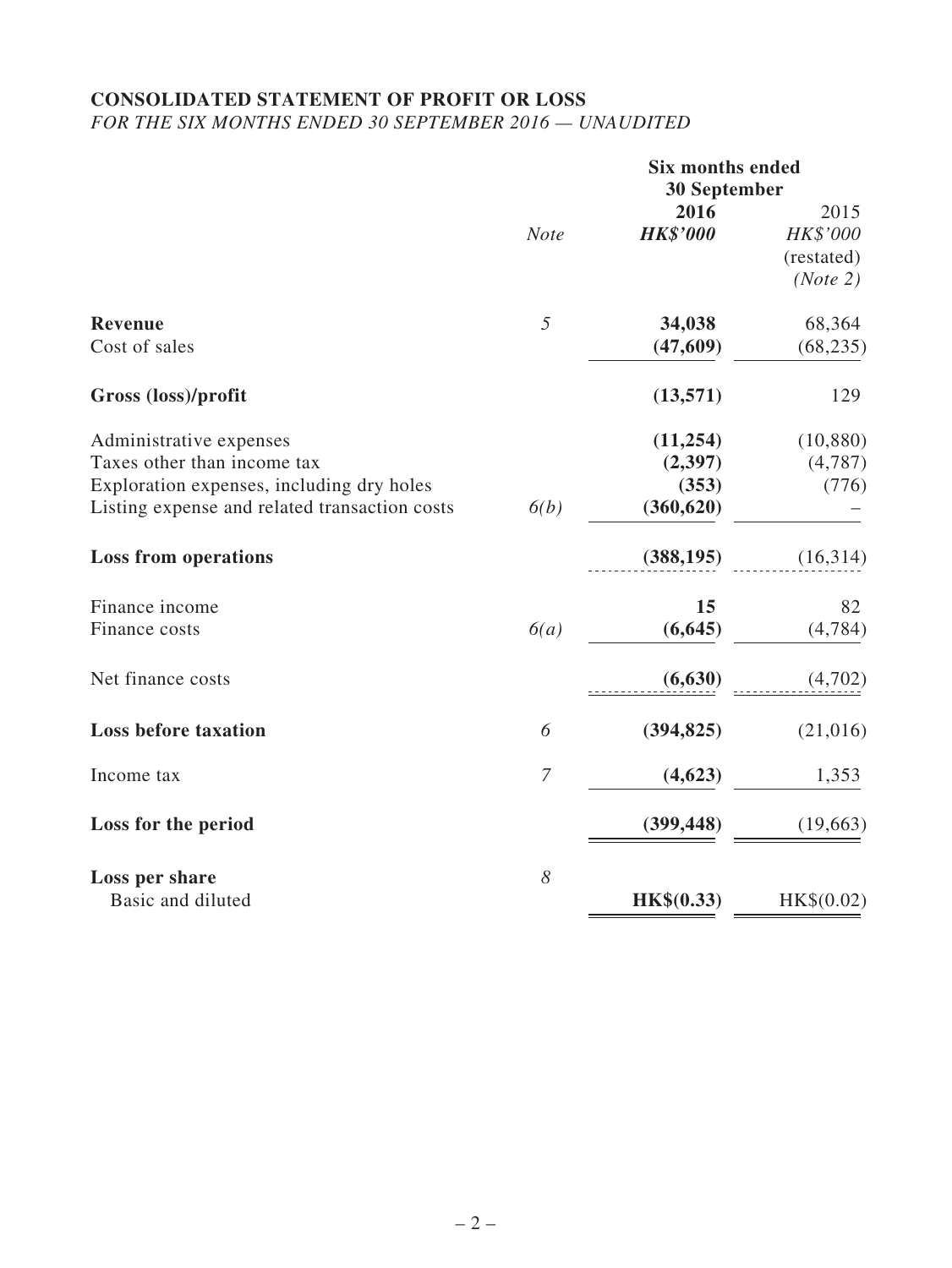# **CONSOLIDATED STATEMENT OF PROFIT OR LOSS AND OTHER COMPREHENSIVE INCOME**

*FOR THE SIX MONTHS ENDED 30 SEPTEMBER 2016 — UNAUDITED*

|                                                                                                              | <b>Six months ended</b><br>30 September |                         |                                            |
|--------------------------------------------------------------------------------------------------------------|-----------------------------------------|-------------------------|--------------------------------------------|
|                                                                                                              | <b>Note</b>                             | 2016<br><b>HK\$'000</b> | 2015<br>HK\$'000<br>(restated)<br>(Note 2) |
| Loss for the period                                                                                          |                                         | (399, 448)              | (19,663)                                   |
| Other comprehensive income for the period<br>(after tax and reclassification adjustments)                    |                                         |                         |                                            |
| Items that may be reclassified subsequently to<br>profit or loss:<br>Exchange differences on translation of: |                                         |                         |                                            |
| - financial statements of overseas                                                                           |                                         |                         |                                            |
| subsidiaries                                                                                                 |                                         | (9,769)                 | 9,799                                      |
| Other comprehensive income for the period                                                                    |                                         | (9,769)                 | 9,799                                      |
| Total comprehensive income for the period                                                                    |                                         | (409, 217)              | (9,864)                                    |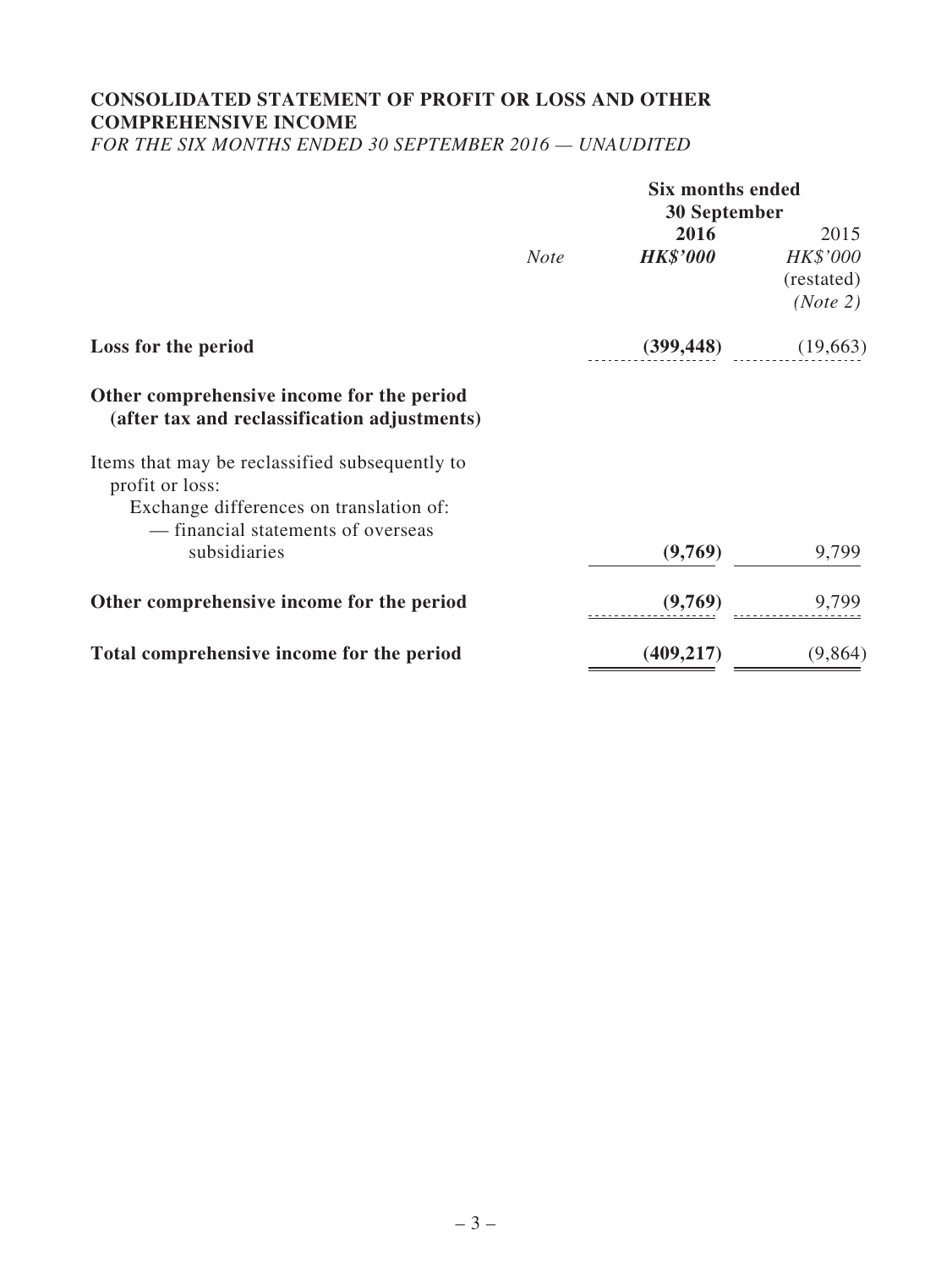# **CONSOLIDATED STATEMENT OF FINANCIAL POSITION**

*AT 30 SEPTEMBER 2016 — UNAUDITED*

|                                              |             | At              | At         | At         |
|----------------------------------------------|-------------|-----------------|------------|------------|
|                                              |             | 30 September    | 31 March   | 1 April    |
|                                              |             | 2016            | 2016       | 2015       |
|                                              | <b>Note</b> | <b>HK\$'000</b> | HK\$'000   | HK\$'000   |
|                                              |             |                 | (restated) | (restated) |
|                                              |             |                 | (Note 2)   |            |
| <b>Non-current assets</b>                    |             |                 |            |            |
| Property, plant and equipment                |             | 532,943         | 571,857    | 652,498    |
| Construction in progress                     |             | 12,125          | 1,502      | 4,290      |
| Intangible assets                            |             | 28,313          | 29,664     | 32,424     |
| Lease prepayments                            |             | 10,737          | 11,248     | 12,156     |
| Other non-current assets                     |             | 37,548          | 40,290     | 31,881     |
| Deferred tax assets                          |             |                 |            | 2,220      |
|                                              |             | 621,666         | 654,561    | 735,469    |
| <b>Current assets</b>                        |             |                 |            |            |
| Inventories                                  |             | 4,014           | 5,765      | 5,075      |
| Trade and other receivables                  | 9           | 1,778,507       | 77,985     | 145,709    |
| Current tax recoverable                      |             |                 | 26,403     |            |
| Cash and cash equivalents                    | 10          | 537,940         | 15,266     | 7,601      |
|                                              |             | 2,320,461       | 125,419    | 158,385    |
| <b>Current liabilities</b>                   |             |                 |            |            |
| Trade and other payables                     | 11          | 317,414         | 320,560    | 533,277    |
| Bank and other borrowings                    |             | 104,464         | 108,011    | 244,993    |
|                                              |             | 421,878         | 428,571    | 778,270    |
|                                              |             |                 |            |            |
| Net current assets/(liabilities)             |             | 1,898,583       | (303, 152) | (619, 885) |
| <b>Total assets less current liabilities</b> |             | 2,520,249       | 351,409    | 115,584    |
|                                              |             |                 |            |            |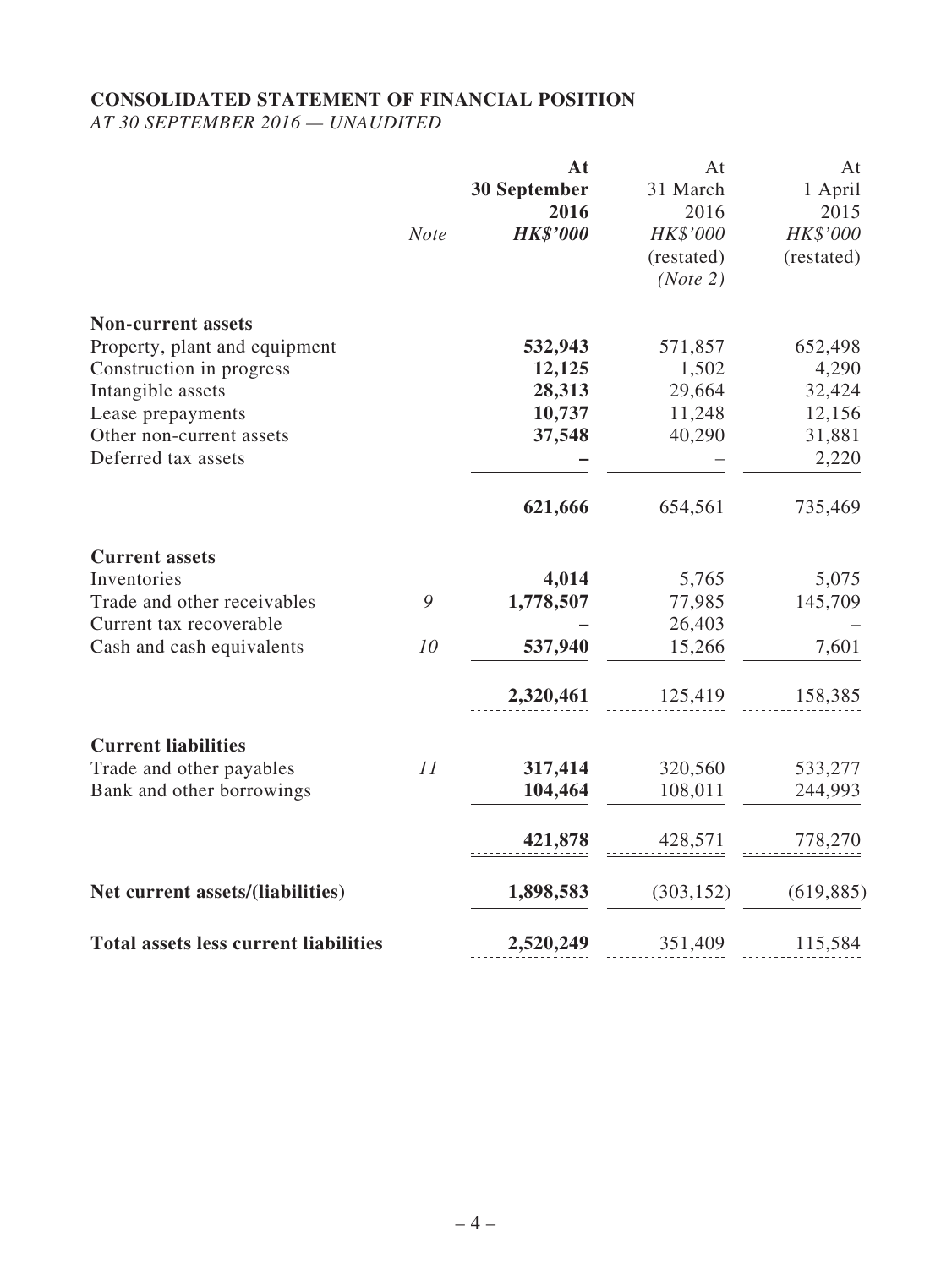|                                |             | At                  | At         | At         |
|--------------------------------|-------------|---------------------|------------|------------|
|                                |             | <b>30 September</b> | 31 March   | 1 April    |
|                                |             | 2016                | 2016       | 2015       |
|                                | <b>Note</b> | <b>HK\$'000</b>     | HK\$'000   | HK\$'000   |
|                                |             |                     | (restated) | (restated) |
|                                |             |                     | (Note 2)   |            |
| <b>Non-current liabilities</b> |             |                     |            |            |
| Convertible bonds              | 12          | 114,794             |            |            |
| Convertible note               | 13          | 213,325             |            |            |
| Deferred tax liabilities       |             | 6,710               | 2,087      |            |
| Provisions                     |             | 33,076              | 35,771     | 37,912     |
|                                |             | 367,905             | 37,858     | 37,912     |
| <b>NET ASSETS</b>              |             | 2,152,344           | 313,551    | 77,672     |
| <b>CAPITAL AND RESERVES</b>    |             |                     |            |            |
| Share capital                  | 14(b)       | 43,646              | 3,473      | 3,473      |
| Reserves                       |             | 2,108,698           | 310,078    | 74,199     |
| <b>TOTAL EQUITY</b>            |             | 2,152,344           | 313,551    | 77,672     |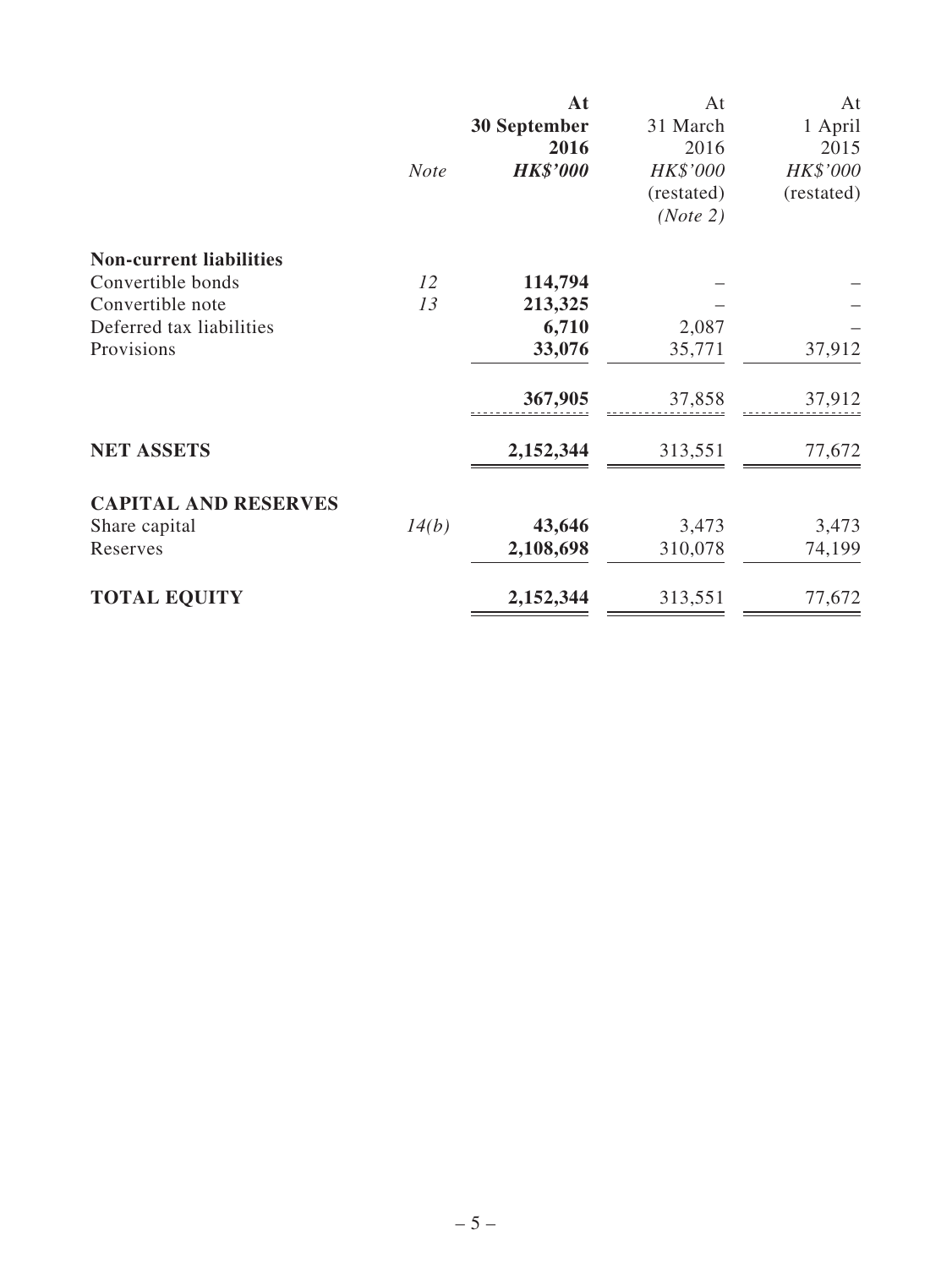### **NOTES TO THE UNAUDITED INTERIM FINANCIAL INFORMATION**

#### **1 GENERAL INFORMATION**

Shun Cheong Holdings Limited (the "Company") was incorporated in Bermuda as an exempted company with limited liability and its shares are listed on the Main Board of The Stock Exchange of Hong Kong Limited (the "Stock Exchange"). The Company's registered office is located at Canon's Court, 22 Victoria Street, Hamilton HM12, Bermuda and its head office and principal place of business is located at Suite 2302, Wing On Centre, 111 Connaught Road Central, Hong Kong.

During the six months ended 30 September 2016, the Reverse Takeover Transaction (as defined below) involving a new listing application was completed. The details of the Reverse Takeover Transaction are set out in the Company's circulars dated 29 June 2016 and 4 August 2016 and the Company's announcements dated 29 July 2016 and 26 August 2016. The following transactions have been completed:

- Pursuant to a sale and purchase agreement, Titan Gas Technology Investment Limited ("Titan Gas") acquired 175,000,000 ordinary shares of the Company held by Upsky Enterprises Limited ("Upsky") and the Company's convertible bonds with an aggregate principal amount of HK\$96,833,000 held by Tanisca Investments Limited ("Tanisca"). Upsky was the Company's former ultimate holding company. Upsky and Tanisca are ultimately controlled by Mr. Mo Tianquan, the ultimate beneficial owner of Upsky.
- Pursuant to the subscription agreement, a total of 4,017,323,774 subscription shares were allotted and issued, comprising (i) 1,269,414,575 ordinary shares at a subscription price of HK\$0.6696 each; (ii) the tranche 1 ("Tranche 1") preferred shares of 1,373,954,600 preferred shares at a subscription prices of HK\$0.6696 each; and (iii) the tranche 2 ("Tranche 2") preferred shares of 1,373,954,599 preferred shares at a subscription prices of HK\$0.6696 each. The 2,747,909,199 preferred shares of the Company issued pursuant to the subscription agreement are non-voting and convertible into 2,747,909,199 new ordinary shares.
- Pursuant to an acquisition agreement, the Company acquired the entire equity interest of Xilin Gol League Hongbo Mining Development Company Limited 錫林郭勒盟宏博礦業開發有限公司 ("Hongbo Mining"), a limited liability company established in the PRC, at a consideration of RMB558,880,000 (equivalent to HK\$652,211,000).
- • Pursuant to a convertible note subscription agreement, the Company issued the convertible note in an aggregate principal amount of HK\$250,000,000 which is convertible into 373,357,228 ordinary shares at a conversion price of HK\$0.6696 per share.
- • Pursuant to a divestment agreement, the Company sold to Upsky the entire interests in the two whollyowned subsidiaries, namely Aykens Holdings Limited and Hopland Enterprises Limited (collectively the "Divestment Group"), the aggregate amount of net receivables owed by the Divestment Group to the Company and the shares of SouFun Holdings Limited held by the Company at a total consideration of HK\$1.

The above transactions (collectively referred to as "Reverse Takeover Transaction") were completed on 29 July 2016 (the "Completion Date"). As a result, the principal activities of the Company and its subsidiaries (the "Group") have changed from hotel and restaurant operations as carried out by the Divestment Group to upstream oil exploration, development and production as carried out by Hongbo Mining.

At 30 September 2016, the directors consider the immediate parent of the Group to be Titan Gas, incorporated in the British Virgin Islands, which is 100% held by Titan Gas Technology Holdings Limited. Titan Gas Technology Holdings Limited is owned as to 35.15% by Standard Gas Capital Limited, 49.14% by IDG-Accel China Capital II L.P. and IDG-Accel China Capital II Investors L.P., 8.05% by Mr. Wang Jingbo and 6.87% by Kingsbury International Holdings Co., Ltd..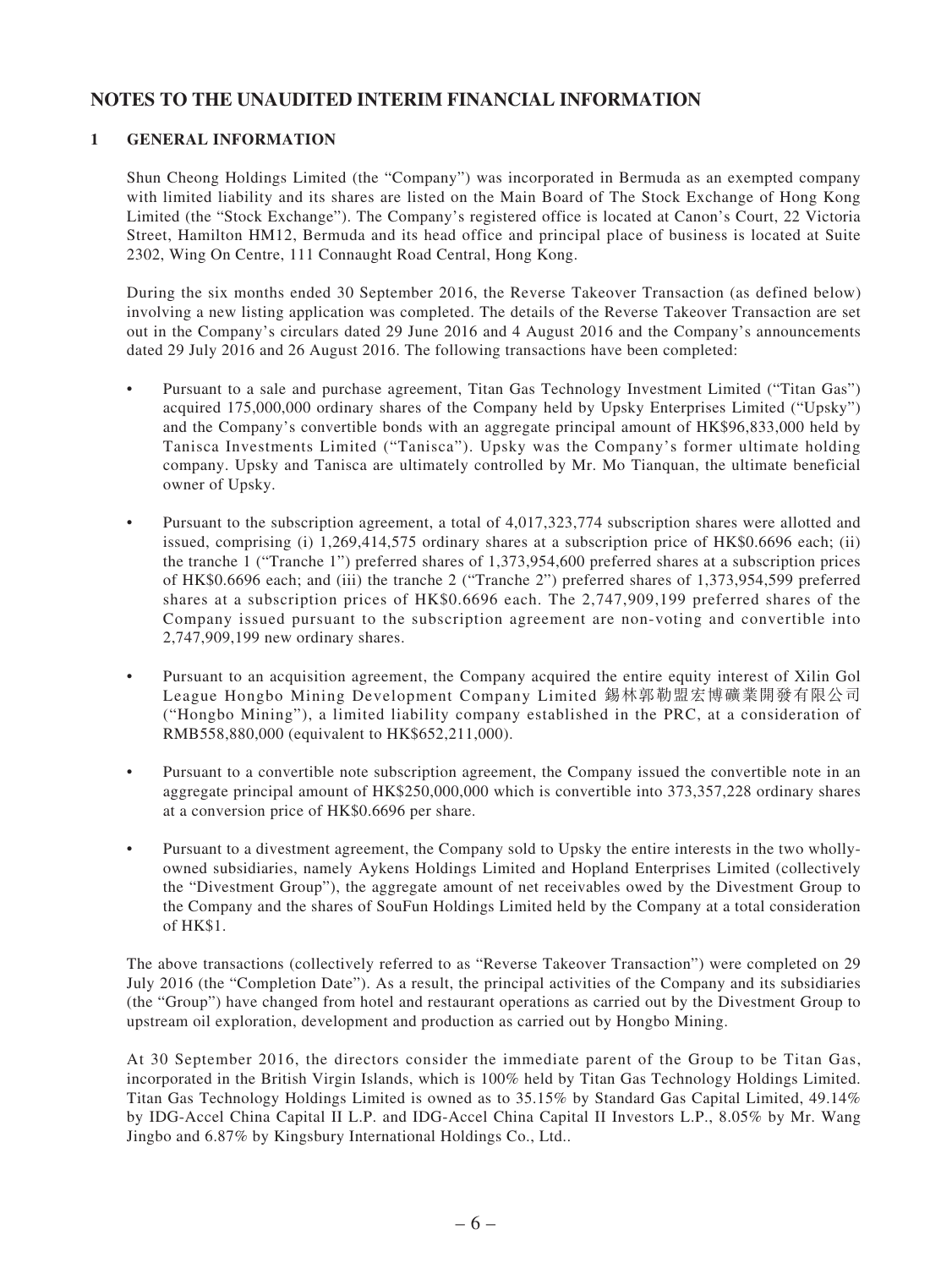#### **2 BASIS OF PREPARATION**

This interim financial information has been prepared in accordance with the applicable disclosure provisions of the Rules Governing the Listing of Securities on The Stock Exchange of Hong Kong Limited, including compliance with Hong Kong Accounting Standard (HKAS) 34, *Interim financial reporting*, issued by the Hong Kong Institute of Certified Public Accountants (HKICPA). It was authorised for issue on 21 November 2016.

Although the Reverse Takeover Transaction (see Note 1) has been structured such that the Company acquired the entire equity interest of Hongbo Mining, the deemed former shareholders of Hongbo Mining became the majority shareholders of the combined group as a result. Accordingly, the consolidated interim financial information of the Company has been presented as a continuation of the financial information of Hongbo Mining, such that:

- (i) the assets and liabilities of Hongbo Mining were recognised and measured at their carrying amounts;
- (ii) the identifiable assets and liabilities of the Company were recognised and measured initially at their fair value on the Completion Date; and
- (iii) the comparative information presented in the interim financial information was restated to be that of Hongbo Mining adjusted to reflect the Company's capital structure.

Hongbo Mining's financial statements for the year ended 31 December 2015 are included in Appendix III to the circular of the Company dated 29 June 2016.

In addition, as the Company divested its original business as part of the Reverse Takeover Transaction, the overall transaction does not constitute a business combination in accordance with HKFRS 3 *Business Combinations*. Instead, Hongbo Mining was deemed to have issued shares to acquire the identifiable net liabilities and the listing status of the Company in accordance with HKFRS 2 *Share-based Payment*. Consequently, the difference in the fair value of the shares deemed to have been issued by Hongbo Mining and the fair value of the Company's identifiable net liabilities has been accounted for as payment for a service of a stock exchange listing for shares, recognised in profit or loss during the period (see Note 15).

The interim financial information has been prepared in accordance with the accounting policies of Hongbo Mining, which are disclosed in Hongbo Mining's 2015 annual financial statements, in addition to the same accounting policies adopted in the Company's annual financial statements for the year ended 31 March 2016, except for the accounting policy changes that are expected to be reflected in the Company's annual financial statements for the year ending 31 March 2017. Details of any changes in accounting policies are set out in Note 3.

The preparation of an interim financial information in conformity with HKAS 34 requires management to make judgements, estimates and assumptions that affect the application of policies and reported amounts of assets and liabilities, income and expenses on a year to date basis. Actual results may differ from these estimates.

This interim financial information contains consolidated financial statements and selected explanatory notes. The notes include an explanation of events and transactions that are significant to an understanding of the changes in financial position and performance of the Company and Hongbo Mining since their latest annual financial statements. The consolidated interim financial statements and notes thereon do not include all of the information required for full set of financial statements prepared in accordance with HKFRSs.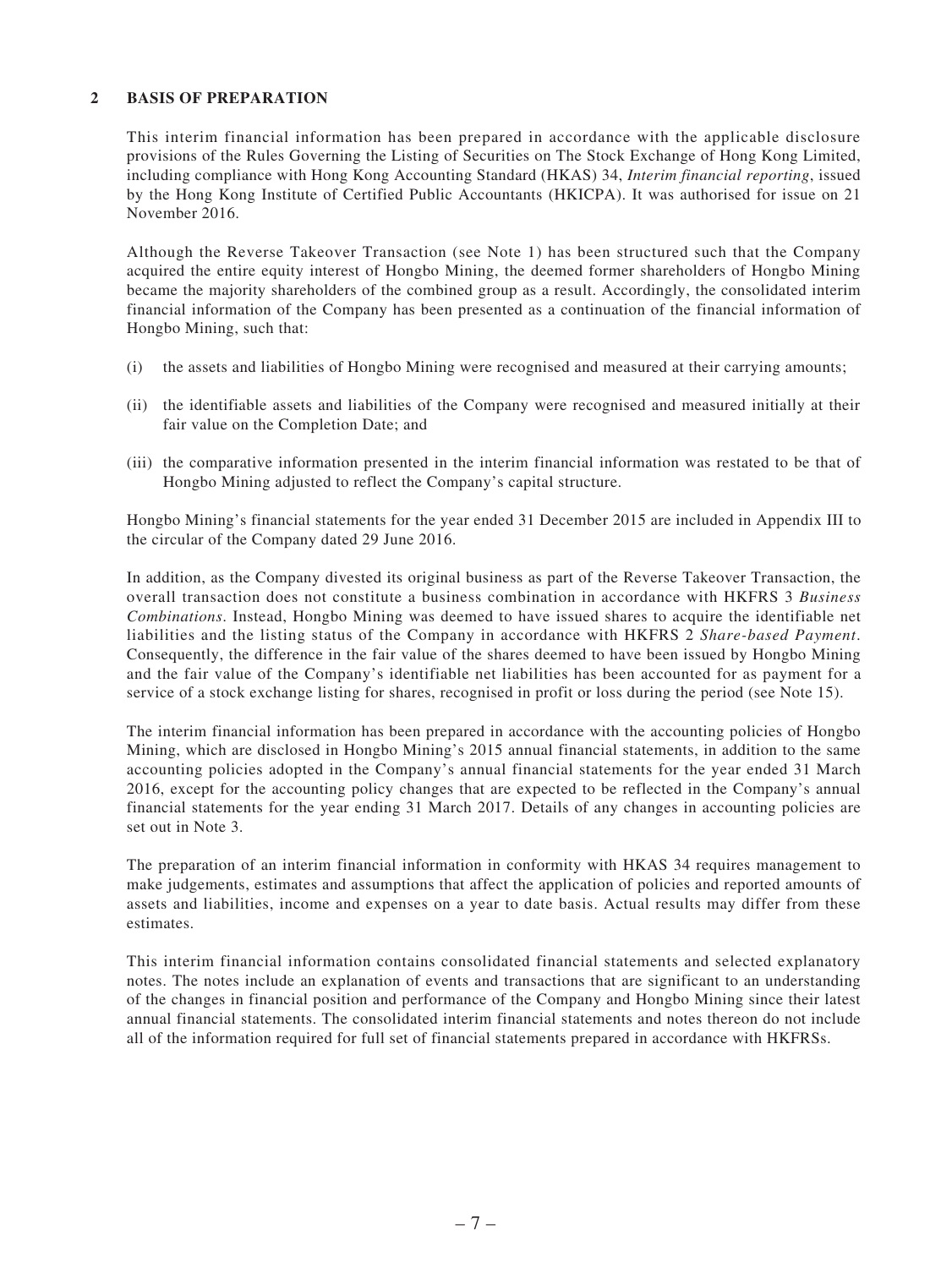#### **3 CHANGES IN ACCOUNTING POLICIES**

The HKICPA has issued a number of amendments to HKFRSs that are first effective for the current accounting period of the Group. Of these, the following amendments are relevant to the Group:

- Annual Improvements to HKFRSs 2012–2014 Cycle
- Amendments to HKAS 1, *Presentation of financial statements: Disclosure initiative*

The Group has not applied any new standard or interpretation that is not yet effective for the current accounting period.

#### **Annual Improvements to HKFRSs 2012–2014 Cycle**

This cycle of annual improvements contains amendments to four standards. Among them, HKAS 34, *Interim financial reporting*, has been amended to clarify that if an entity discloses the information required by the standard outside the interim financial statements by a cross-reference to the information in another statement of the interim financial report, then users of the interim financial statements should have access to the information incorporated by the cross-reference on the same terms and at the same time. The amendments do not have an impact on the Group's interim financial information as the Group does not present the relevant required disclosures outside the interim financial statements.

#### **Amendments to HKAS 1,** *Presentation of financial statements: Disclosure initiative*

The amendments to HKAS 1 introduce narrow-scope changes to various presentation requirements. The amendments do not have a material impact on the presentation and disclosure of the Group's interim financial information.

#### **4 SEGMENT REPORTING**

As a result of the Reverse Takeover Transaction, the Group's principal activities have changed from hotel and restaurant operations as carried out by the Divestment Group to upstream oil exploration, development and production as carried out by Hongbo Mining. The Group's most senior executive management regularly review its financial statements as a whole to assess the performance and make resource allocation decisions. Accordingly, no segment information is presented.

The Group's external customer and non-current assets are located in the PRC.

#### **5 REVENUE**

The Group is engaged in the exploration, development, production and sale of crude oil. Revenue represents the sales value of goods supplied to the customer, net of value added tax. The Group only has one customer during the reporting period.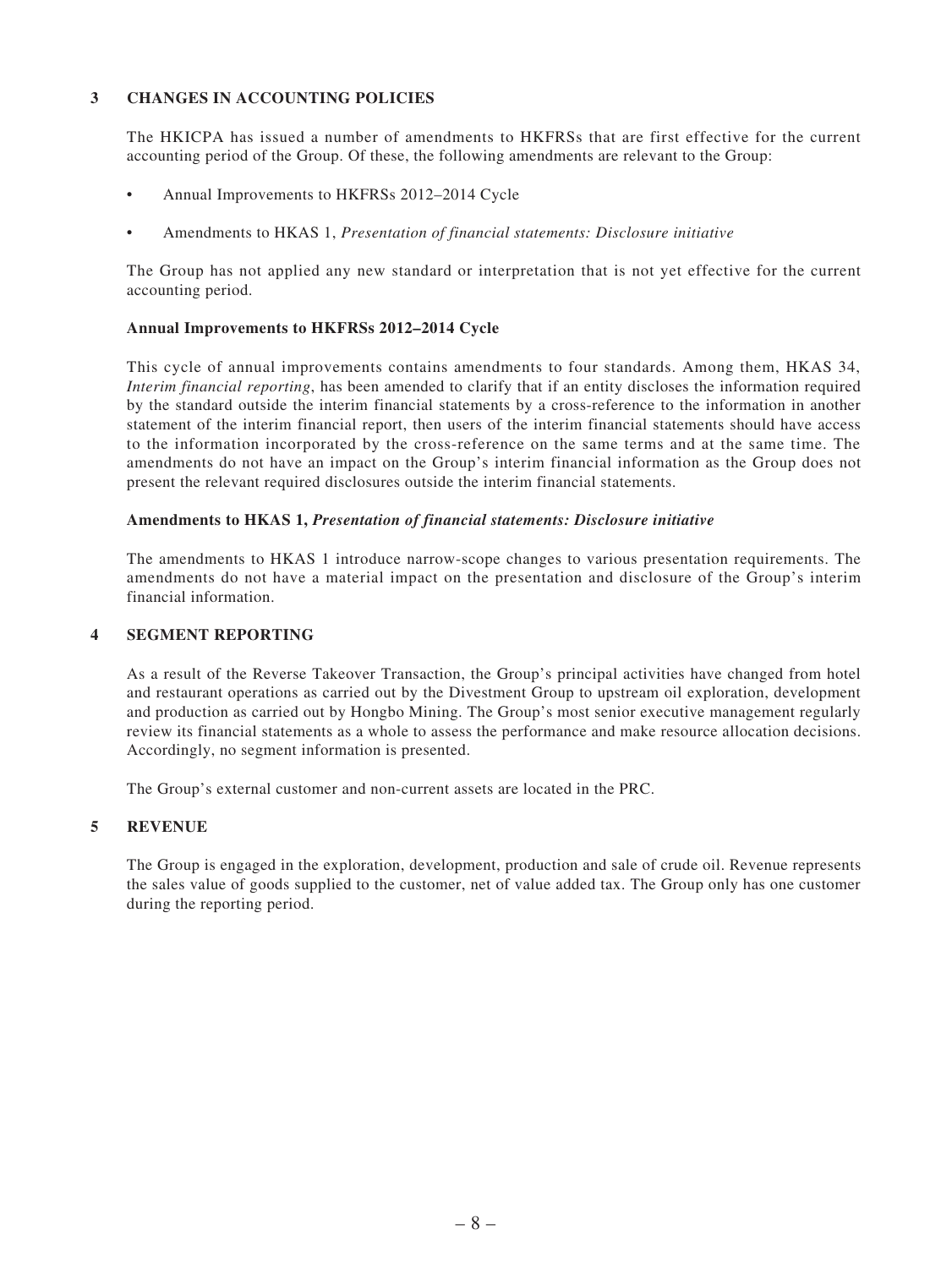#### **6 LOSS BEFORE TAXATION**

Loss before taxation is arrived at after charging:

#### **(a) Finance costs**

| Six months ended 30 September |
|-------------------------------|
| 2015                          |
| HK\$'000                      |
| (restated)                    |
| 2,998                         |
|                               |
| 1,786                         |
| 4,784                         |
|                               |
| 1,693                         |
| 28,349                        |
| 496                           |
|                               |
|                               |
|                               |
|                               |

#### **7 INCOME TAX**

|                                                                     | Six months ended 30 September |                                |  |
|---------------------------------------------------------------------|-------------------------------|--------------------------------|--|
|                                                                     | 2016<br><b>HK\$'000</b>       | 2015<br>HK\$'000<br>(restated) |  |
| Deferred tax<br>— Origination and reversal of temporary differences | 4,623                         | (1,353)                        |  |

Provision for Hong Kong Profits Tax of the Company is calculated at 16.5% of the estimated assessable profits. Hongbo Mining is subject to PRC enterprise income tax at the statutory rate of 25%.

No provisions for Hong Kong profits tax and PRC enterprise income tax have been made as the Group does not have any estimated assessable income arising in Hong Kong or the PRC for both the current and prior periods.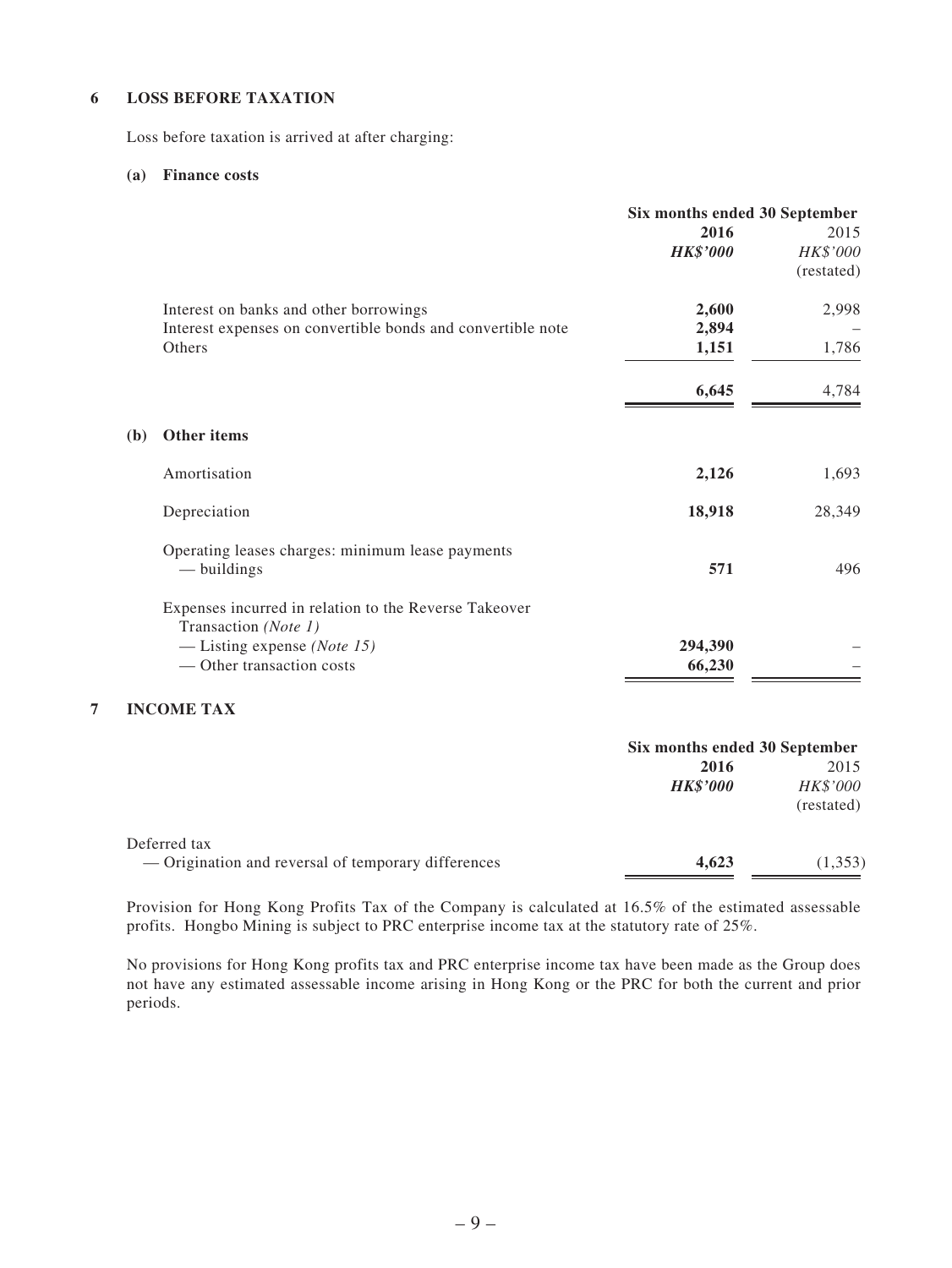#### **8 LOSS PER SHARE**

#### **(a) Basic loss per share**

The calculation of basic loss per share is based on the loss attributable to ordinary equity shareholders of the parent of HK\$399,448,000 (six months ended 30 September 2015 (restated): HK\$19,663,000) and the weighted average of 1,196,507,687 ordinary shares of (six months ended 30 September 2015 (restated): 974,031,452 shares) in issue during the interim period.

The weighted average number of shares used for the purpose of calculating basic loss per share for the six-months ended 30 September 2015 is calculated on the basis of the number of the ordinary shares deemed to be issued for the acquisition of Hongbo Mining pursuant to the Reverse Takeover Transaction (Note 1).

The weighted average number of shares used for the purpose of calculating basic loss per share for the six-months ended 30 September 2016 is calculated on the basis of deemed issues of shares for the acquisition of the Hongbo Mining (as described above) before the Completion Date and the actual number of ordinary shares in issue between the Completion Date to 30 September 2016.

#### **(b) Diluted loss per share**

No adjustment has been made to the basic loss per share amounts presented for the six months ended 30 September 2016 and 2015 in respect of a dilution as the impact of the convertible bonds, convertible note and preferred shares had an anti-dilutive effect on the basic loss per share amounts presented.

#### **9 TRADE AND OTHER RECEIVABLES**

|                                                           | At              | At         |
|-----------------------------------------------------------|-----------------|------------|
|                                                           | 30 September    | 31 March   |
|                                                           | 2016            | 2016       |
|                                                           | <b>HK\$'000</b> | HK\$'000   |
|                                                           |                 | (restated) |
| Within 1 month                                            | 10,127          | 8,019      |
| 1 to 6 months                                             | 44,049          | 45,700     |
| Trade receivables                                         | 54,176          | 53,719     |
| Prepayment to suppliers                                   | 10,078          | 9,098      |
| Receivables of preferred shares ( <i>Note 14(b)(ii)</i> ) | 1,706,694       |            |
| Others receivables                                        | 7,559           | 15,168     |
|                                                           | 1,778,507       | 77,985     |

#### **10 CASH AND CASH EQUIVALENTS**

|                          | At              | At         |
|--------------------------|-----------------|------------|
|                          | 30 September    | 31 March   |
|                          | 2016            | 2016       |
|                          | <b>HK\$'000</b> | HK\$'000   |
|                          |                 | (restated) |
| Cash at bank and in hand | 537,940         | 15,266     |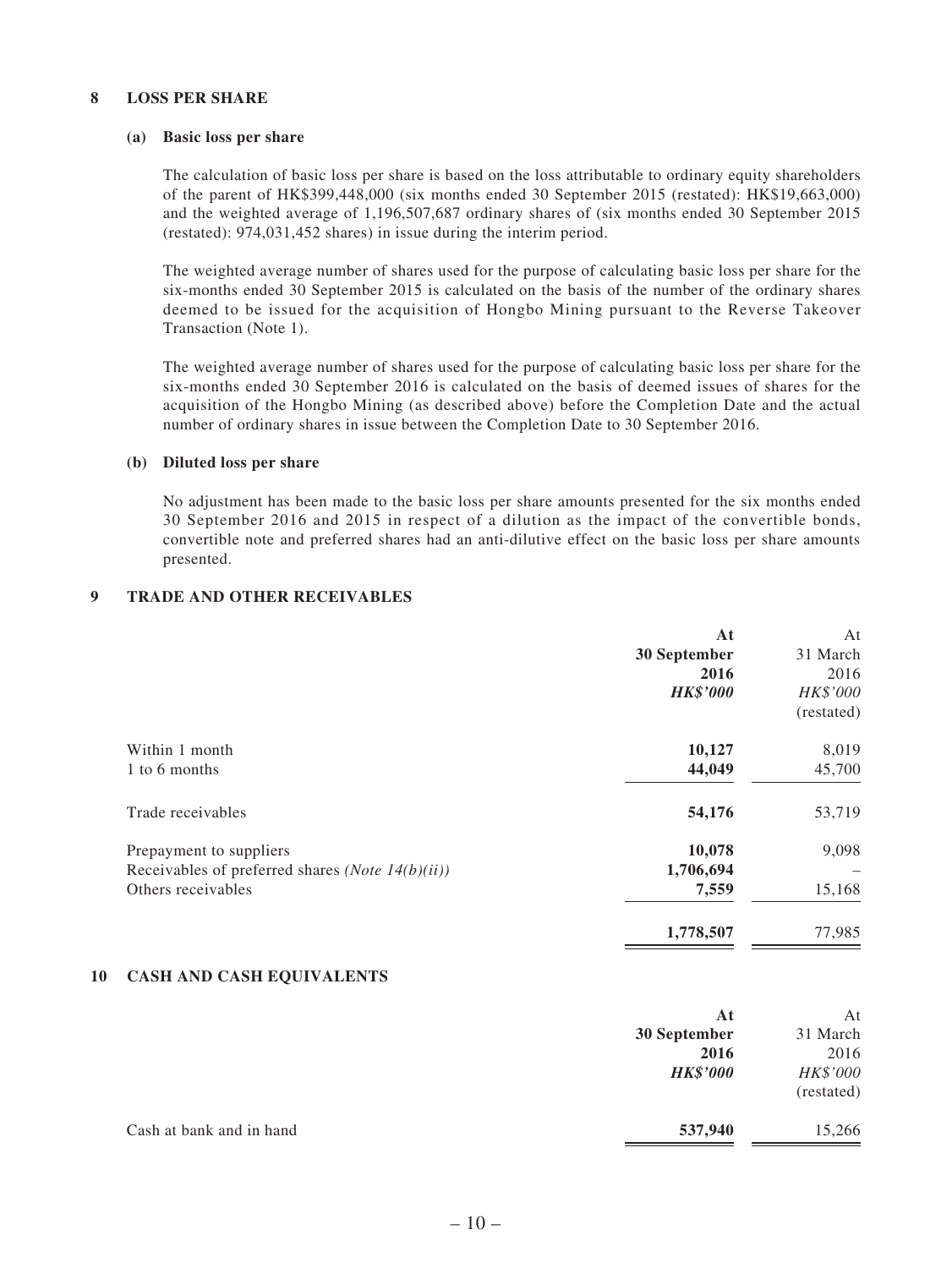#### **11 TRADE AND OTHER PAYABLES**

|                                                              | At              | At         |
|--------------------------------------------------------------|-----------------|------------|
|                                                              | 30 September    | 31 March   |
|                                                              | 2016            | 2016       |
|                                                              | <b>HK\$'000</b> | HK\$'000   |
|                                                              |                 | (restated) |
| Within 1 year                                                | 64,838          | 47,817     |
| Over 1 year but within 2 years                               | 81,264          | 103,949    |
| Over 2 years but within 3 years                              | 26,802          | 17,736     |
| Over 3 years                                                 | 4,109           | 1,568      |
| Trade payables                                               | 177,013         | 171,070    |
| Amount due to immediate holding company                      | 1,109           |            |
| Taxes other than income tax                                  | 10,097          | 9,983      |
| Guarantee deposit                                            | 40,652          | 42,004     |
| Payable to Shanxi Yanchang Petroleum (Group) Company Limited |                 |            |
| (Yanchang Oil Mineral Administrative Bureau)                 | 70,387          | 92,096     |
| Others                                                       | 18,156          | 5,407      |
|                                                              | 317,414         | 320,560    |

#### **12 CONVERTIBLE BONDS**

For accounting purpose, Hongbo Mining (as acquirer) is deemed to have issued shares to acquire the identifiable net liabilities (including convertible bonds) and the listing status of the Company at the Completion Date (see Note 15). The convertible bonds have total nominal value of HK\$120,000,000. Interest at 1 % per annum is payable half year in arrears. The convertible bonds are convertible into the Company's ordinary shares at a conversion price of HK\$0.0672 per share at any time before 30 April 2018.

The fair value of the liability component of the convertible bonds was estimated at the Completion Date by the directors of the Company with reference to the valuation performed by an independent professional valuer. The fair value of the liability component of the convertible bonds is determined by discounted cash flow using the inputs including estimated cash flows over the remaining terms of the convertible bonds and discount rate that reflect the credit risk of the Company. The discount rate used was 4.12% per annum.

#### **13 CONVERTIBLE NOTE**

On 29 July 2016, the Company issued the convertible note with an aggregate principal amount of HK\$250,000,000. According to the terms of the convertible note, no interest shall be payable on the entire principal amount and the maturity date is the third anniversary of the completion date, i.e. 29 July 2019. The holder of the convertible note ("CN holder") has the right to convert all of the convertible note into the Company's ordinary shares at a conversion price of HK\$0.6696 per share. During the period starting from the first day of the 31st month following 29 July 2016, the CN holder has the right to request the Company to redeem the convertible note by paying the CN holder a redemption premium of HK\$125,000,000 as well as the principal amount of HK\$250,000,000.

The convertible note has been accounted for as a compound financial instrument containing an equity component and a liability component. The liability component was initially measured at fair value of HK\$211,218,000 and carried at amortised cost. The excess of the principal amount over the fair value of the liability component of HK\$38,782,000 was recognised within equity.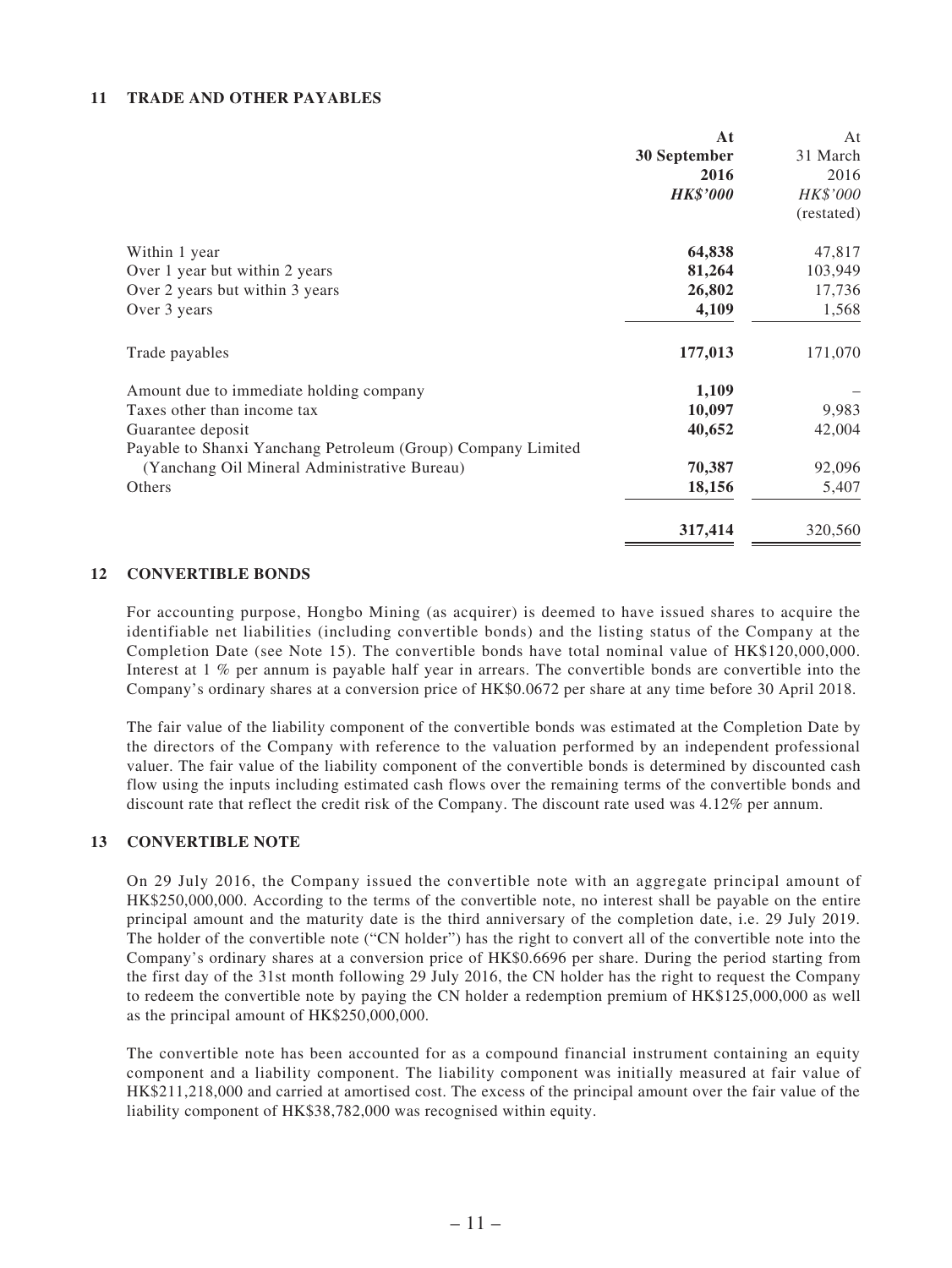The fair value of the liability component of the convertible note was estimated at the Completion Date by the directors of the Company with reference to the valuation performed by an independent professional valuer. The fair value of the liability component of the convertible note is determined by discounted cash flow using the inputs including estimated cash flows over the remaining terms of the convertible note and discount rate that reflect the credit risk of the Company. The discount rate used was 5.78% per annum.

#### **14 CAPITAL, RESERVES AND DIVIDENDS**

#### **(a) Dividends**

No dividends were paid, declared or proposed during the six months ended 30 September 2016 and 2015.

#### **(b) Share capital**

|                                                                              | <b>Ordinary shares</b>      |                                     | <b>Preferred shares</b>     |                                     | <b>Total</b>                |                                     |
|------------------------------------------------------------------------------|-----------------------------|-------------------------------------|-----------------------------|-------------------------------------|-----------------------------|-------------------------------------|
|                                                                              | Number of<br>shares<br>'000 | <b>Nominal</b><br>value<br>HK\$'000 | Number of<br>shares<br>'000 | <b>Nominal</b><br>value<br>HK\$'000 | Number of<br>shares<br>'000 | <b>Nominal</b><br>value<br>HK\$'000 |
| Shares of HK\$0.01 each<br>Authorised:<br>At 1 April 2015, 30 September 2015 |                             |                                     |                             |                                     |                             |                                     |
| and 31 March 2016                                                            | 8,000,000                   | 80,000                              |                             |                                     | 8,000,000                   | 80,000                              |
| Increase in authorised shares $(i)$                                          |                             |                                     | 5,000,000                   | 50,000                              | 5,000,000                   | 50,000                              |
| At 30 September 2016                                                         | 8,000,000                   | 80,000                              | 5,000,000                   | 50,000                              | 13,000,000                  | 130,000                             |
| Issued, paid or payable:<br>At 1 April 2015, 30 September 2015               |                             |                                     |                             |                                     |                             |                                     |
| and 31 March 2016                                                            | 347,326                     | 3,473                               |                             |                                     | 347,326                     | 3,473                               |
| Allotment and issuance of shares <i>(ii)</i>                                 | 1,269,415                   | 12,694                              | 2,747,910                   | 27,479                              | 4,017,325                   | 40,173                              |
|                                                                              |                             |                                     |                             |                                     |                             |                                     |
| At 30 September 2016                                                         | 1,616,741                   | 16,167                              | 2,747,910                   | 27,479                              | 4.364.651                   | 43,646                              |

- (i) Pursuant to a special resolution passed on 22 July 2016, the authorised share capital of the Company was increased from HK\$80,000,000 to HK\$130,000,000 by the creation of 5,000,000,000 preferred shares of HK\$0.01 each.
- (ii) At the Completion Date, the Company issued 1,269,414,575 ordinary shares at a subscription price of HK\$0.6696 per share for cash and 2,747,909,199 preferred shares at the subscription price of HK\$0.6696 per share.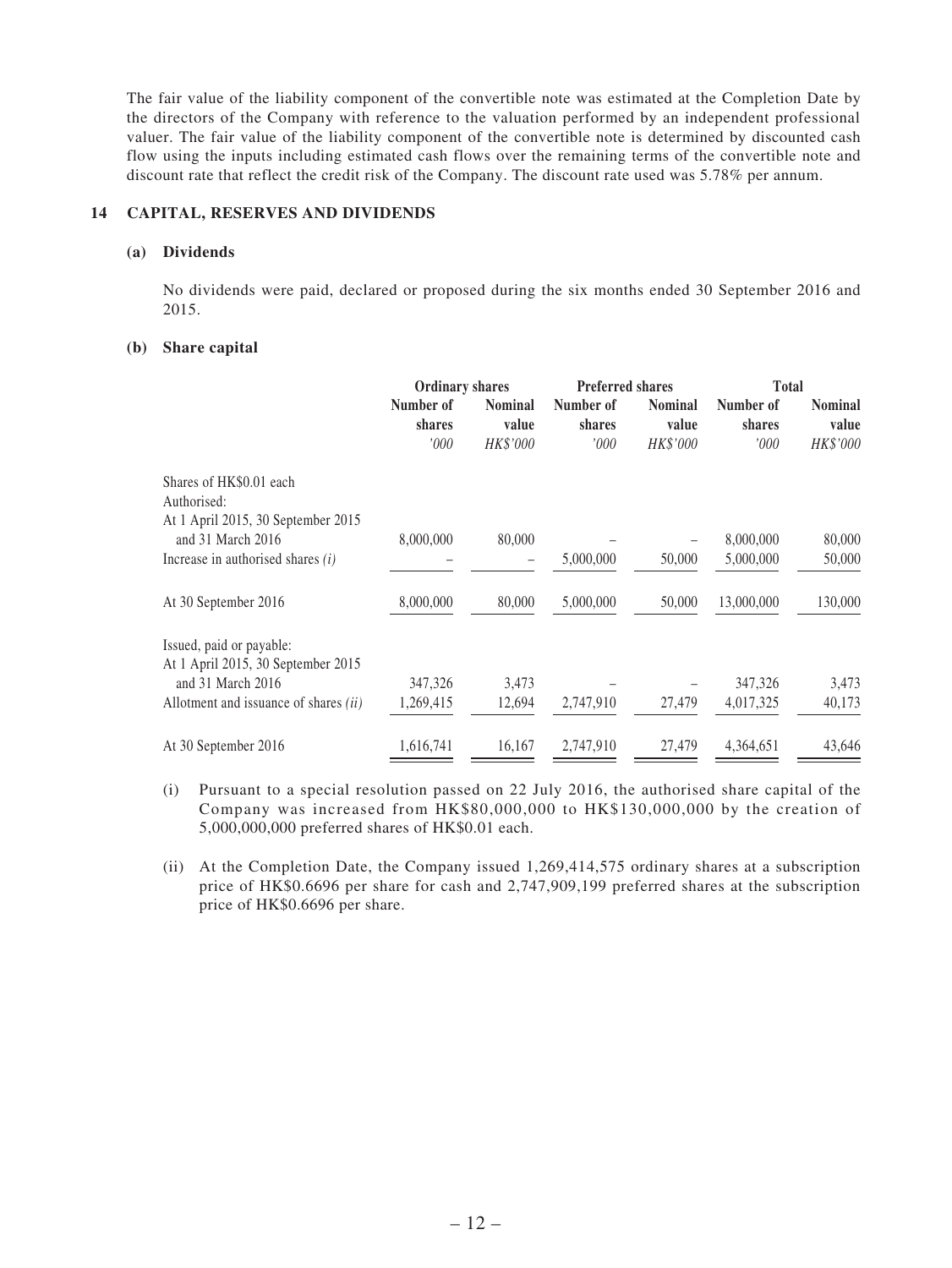Key terms of the preferred shares are as follows:

- The total cash consideration for the subscription is HK\$1,840,000,000, of which HK\$133,306,000 was received on the Completion Date. The remaining HK\$1,706,694,000 shall be fully paid within one year of the Completion Date;
- • Holders of fully-paid preferred shares will be entitled to all rights and privileges of the preferred shares;
- None of the preferred shares shall confer on the holders thereof the right to receive out of the funds of the Company available for distribution;
- The holders of the preferred shares shall be entitled to the net assets of the Company on an as-ifconverted basis. Even if the preferred shares are not fully paid on liquidation, winding up or dissolution of the Company, the preferred shares shall entitle the holder the Company's net assets and at the same time the Company has the right to request full payment of the subscription price from the holder; and
- The fully-paid preferred shares are convertible into the Company's ordinary shares.

#### **15 ACQUISITION**

As mentioned in Note 2, although the Reverse Takeover Transaction has structured such that the Company acquired the entire equity interest of Hongbo Mining, Hongbo Mining is treated as the acquirer, for accounting purpose. Hongbo Mining is deemed to have issued shares to acquire the identifiable net liabilities and the listing status of the Company. The difference of the fair value of the shares deemed to have been issued by Hongbo Mining and the fair value of identifiable net liabilities has been accounted for as payment for the listing status.

Details of the identifiable net liabilities of the Company and listing expense arising from the Reverse Takeover Transaction as at the Completion Date are as follows:

|                                                         | <i>HK\$'000</i> |
|---------------------------------------------------------|-----------------|
| Other receivables                                       | 812             |
| Cash at bank and in hand                                | 495             |
| Trade and other payables                                | (10,050)        |
| Convertible bonds ( <i>Note 12</i> )                    | (114,208)       |
| Total identifiable net liabilities at fair value        | (122, 951)      |
| Listing expense                                         | 294,390         |
| Fair value of the deemed shares issued by Hongbo Mining | 171,439         |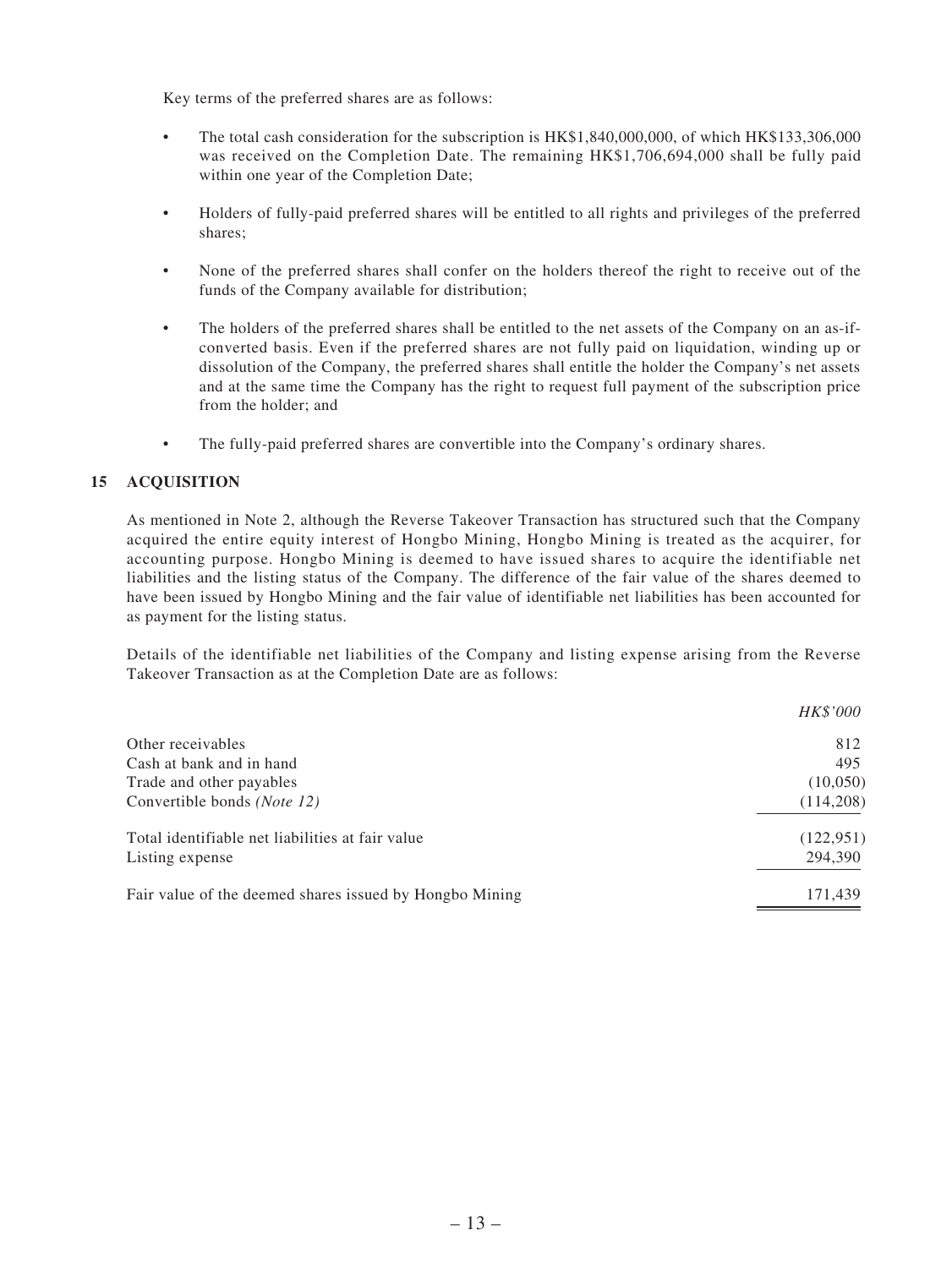#### **16 COMMITMENT**

**(a)** Capital commitment outstanding not provided for in the interim financial information is as follows:

|                                  | At              | At         |
|----------------------------------|-----------------|------------|
|                                  | 30 September    | 31 March   |
|                                  | 2016            | 2016       |
|                                  | <b>HK\$'000</b> | HK\$'000   |
|                                  |                 | (restated) |
| Contracted, but not provide for: |                 |            |
| — property, plant and equipment  | 5,302           | 6,079      |
|                                  |                 |            |

**(b)** As at the respective reporting period end dates, total future minimum lease payments under noncancellable operating leases payable are as follows:

|                                 | At              | At         |
|---------------------------------|-----------------|------------|
|                                 | 30 September    | 31 March   |
|                                 | 2016            | 2016       |
|                                 | <b>HK\$'000</b> | HK\$'000   |
|                                 |                 | (restated) |
| Within 1 year                   | 808             | 720        |
| After 1 year but within 5 years | 527             |            |
|                                 | 1,335           | 720        |

#### **17 MATERIAL RELATED PARTY TRANSACTIONS**

#### **(a) Key management personnel remuneration**

Remuneration for key management personnel of Group, including amounts paid to Group's directors and certain of the highest paid employees, is as follows:

| Six months ended 30 September |            |
|-------------------------------|------------|
| 2016                          | 2015       |
| <b>HK\$'000</b>               | HK\$'000   |
|                               | (restated) |
| 1,223                         | 1,953      |
| 50                            | 98         |
| 1,273                         | 2,051      |
|                               |            |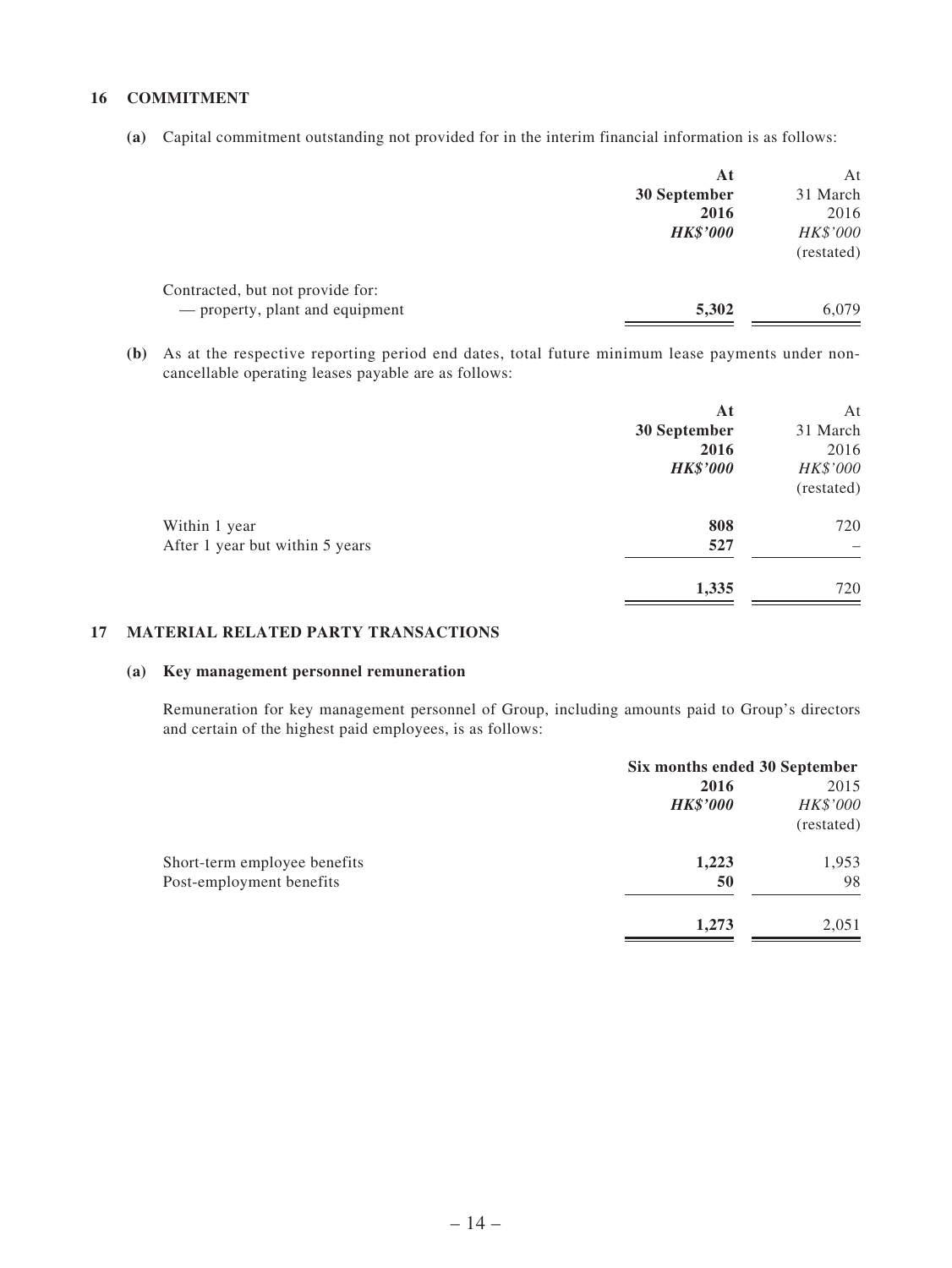#### **(b) Transactions with other related parties**

The Group had the following material transactions with related parties during the reporting period.

|                                                     | Six months ended 30 September |            |
|-----------------------------------------------------|-------------------------------|------------|
|                                                     | 2016                          | 2015       |
|                                                     | <b>HK\$'000</b>               | HK\$'000   |
|                                                     |                               | (restated) |
| With former holding company and fellow subsidiaries |                               |            |
| — advances received                                 | (31)                          | (19, 158)  |
| — repayment of advances                             | 3,549                         | 22,556     |
| — proceeds from borrowings                          |                               | (2,790)    |
| — repayment of borrowings                           |                               | 6,820      |
| — rental expense                                    | 317                           | 496        |
| — prepayment                                        |                               | 2,437      |
| — increase in net payables                          | (317)                         | (20,015)   |
| With former other related party                     |                               |            |
| — decrease in net payables                          |                               | 24,034     |
| With immediate holding company                      |                               |            |
| — increase in net payables                          | (1,109)                       |            |

The Group's outstanding balances with related parties are as follows:

|                                                                                            | At<br>30 September<br>2016<br><b>HK\$'000</b> | At<br>31 March<br>2016<br><i>HK\$'000</i><br>(restated) |
|--------------------------------------------------------------------------------------------|-----------------------------------------------|---------------------------------------------------------|
| Trade and other receivables<br>— former fellow subsidiaries<br>— immediate holding company | 897,887                                       | 7,483                                                   |
| Other non-current assets<br>— a former fellow subsidiary                                   |                                               | 4,332                                                   |
| Trade and other payables<br>— immediate holding company                                    | (1,109)                                       |                                                         |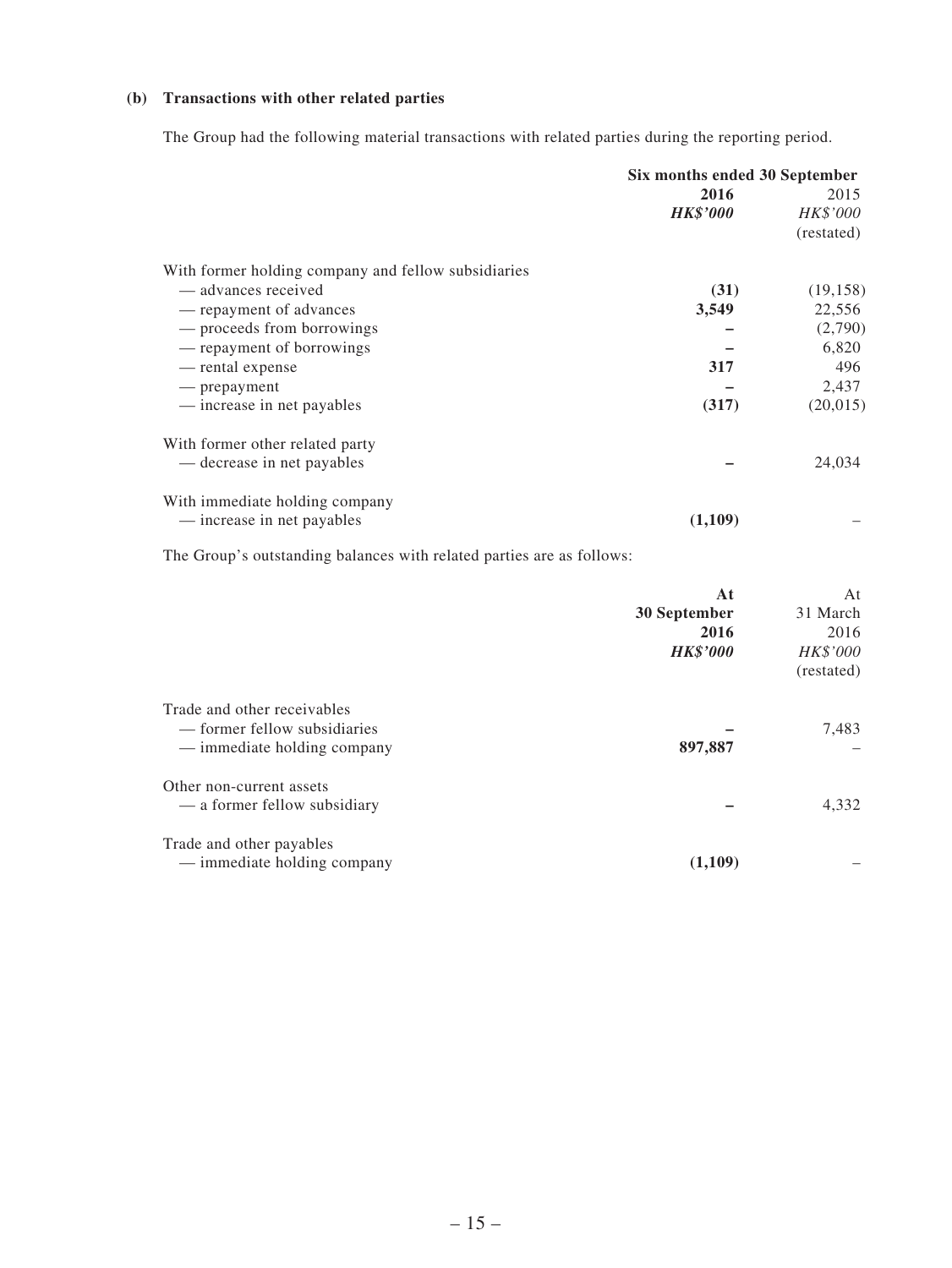#### **BUSINESS REVIEW**

### **Change of the Group's principal activities and effects on financial reporting of the Group for the Reverse Takeover Transaction**

On 29 July 2016 (the "Completion Date"), the Transfer and the Transactions (as defined in the Company's circular dated 29 June 2016 ("Circular")) (collectively the "Reverse Takeover Transaction") was completed. The Group's principal activities changed from hotel and restaurant operations in the People's Republic of China (the "PRC") to the exploration, development and production of crude oil in the PRC.

Although the Reverse Takeover Transaction has been structured such that the Company acquired the entire equity interest of 錫林郭勒盟宏博礦業開發有限公司(Xilin Gol League Hongbo Mining Development Co., Ltd.\*) ("Hongbo Mining"), the deemed former shareholders of Hongbo Mining became the majority shareholders of the combined group as a result. Accordingly, the consolidated interim financial information of the Company has been presented as a continuation of the financial information of Hongbo Mining, such that:

- (i) the assets and liabilities of Hongbo Mining were recognised and measured at their carrying amounts;
- (ii) the identifiable assets and liabilities of the Company were recognised and measured initially at their fair value on the Completion Date; and
- (iii) the comparative information presented in the interim financial information was restated to be that of Hongbo Mining adjusted to reflect the Company's capital structure.

Hongbo Mining's financial statements for the year ended 31 December 2015 are included in Appendix III to the Circular.

In addition, as the Company divested its original business as part of the Reverse Takeover Transaction, the overall transaction does not constitute a business combination in accordance with HKFRS 3 *Business Combinations*. Instead, Hongbo Mining was deemed to have issued shares to acquire the identifiable net liabilities and the listing status of the Company in accordance with HKFRS 2 *Share-based Payment*. Consequently, the difference in the fair value of the shares deemed to have been issued by Hongbo Mining and the fair value of the Company's identifiable net liabilities has been accounted for as payment for a service of a stock exchange listing for shares, recognised in profit or loss during the period.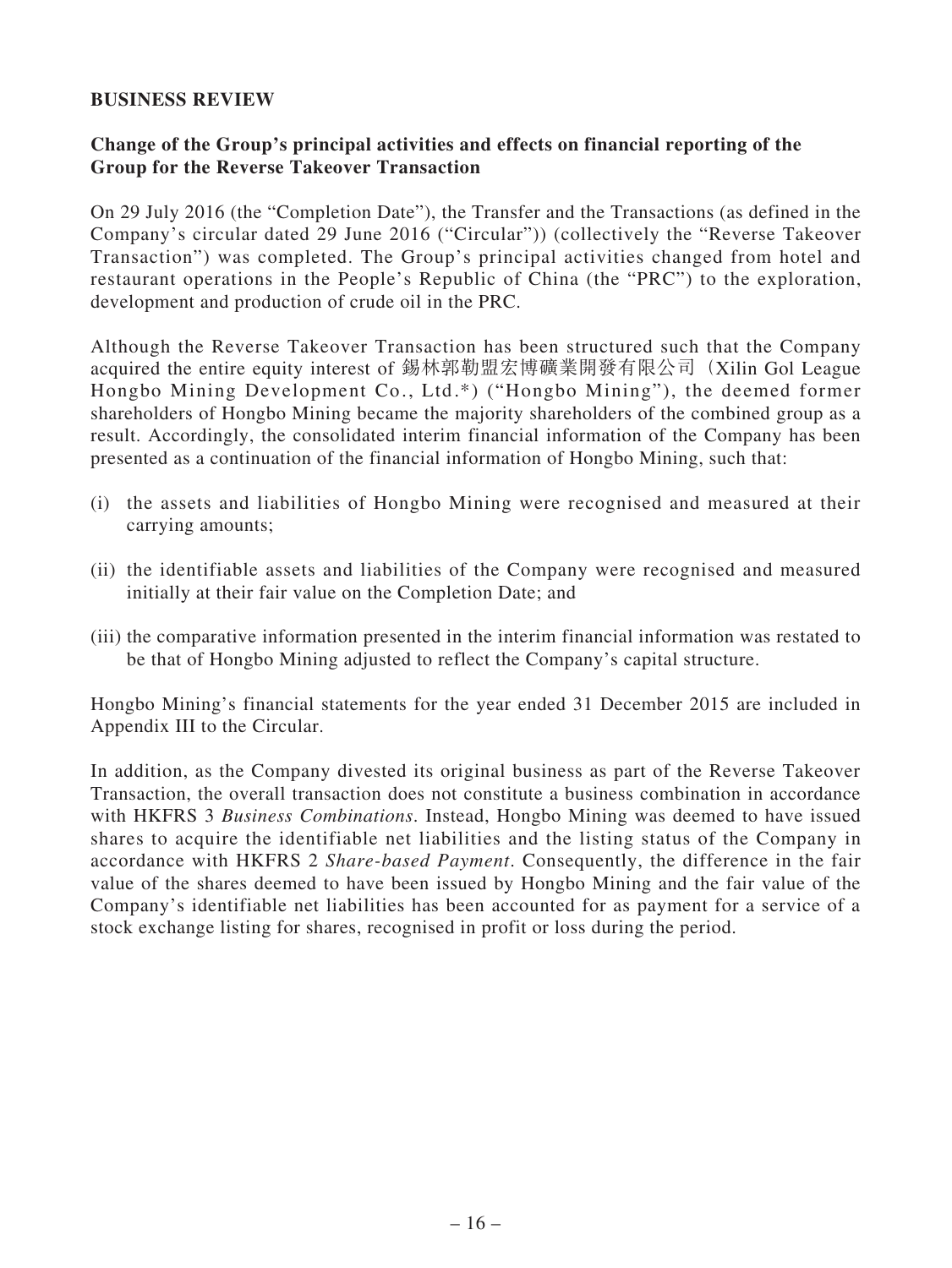### **Review of upstream oil and gas industry and the Group's business operations**

In the first half of the 2016 financial year ("FY2016"), the upstream oil and gas industry experienced a substantial business cyclical downturn. The monthly average Brent Crude spot price for the first half of FY2016 was US\$46 (equivalent to approximately HK\$357) per barrel, which was at an industry low in the past ten years. As a result of the depressed oil prices and economic fluctuation, the Group's oil production volume decreased to approximately 141,145 barrels by approximately 36.5%; gross and net oil sales volume decreased to approximately 141,749 barrels and 113,400 barrels, respectively, by approximately 34.9%, and gross and net revenue decreased to approximately HK\$42.5 million and HK\$34.0 million, respectively, by approximately 50.2%, compared with the first half of the 2015 financial year.

In response to the decline in selling prices, the Group has actively adopted well control measures to stable the oil production and build up reserves during the period. Furthermore, a portion of the existing wells of the Group have entered natural production decline cycle, and thus the decline in production is considered a normal phenomenon. It is also important to note that the oil price rebounded from June 2016. In view of the optimistic oil price trend and after completion of the Subscription (as defined below), the Group drilled 3 new wells and fractured 13 producing wells towards the end of the first half of FY2016. Although the current daily production remained affected by the drop in oil prices and natural production decline correspondingly, a production boost is expected after these new measures have come into operation for a few months.

### **Use of proceeds from the Subscription and the Convertible Note Subscription**

As described in the Circular and the Company's announcement dated 29 July 2016 (the "Announcement"), on 29 July 2016, the Company completed, among others, the following transactions:

- 1. a subscription of certain ordinary shares and preferred shares issued by the Company by Titan Gas Technology Investment Limited ("Titan Gas") and other subscribers (the "Subscription"); and
- 2. a subscription of convertible note issued by the Company to League Way Ltd. (the "CN Subscription").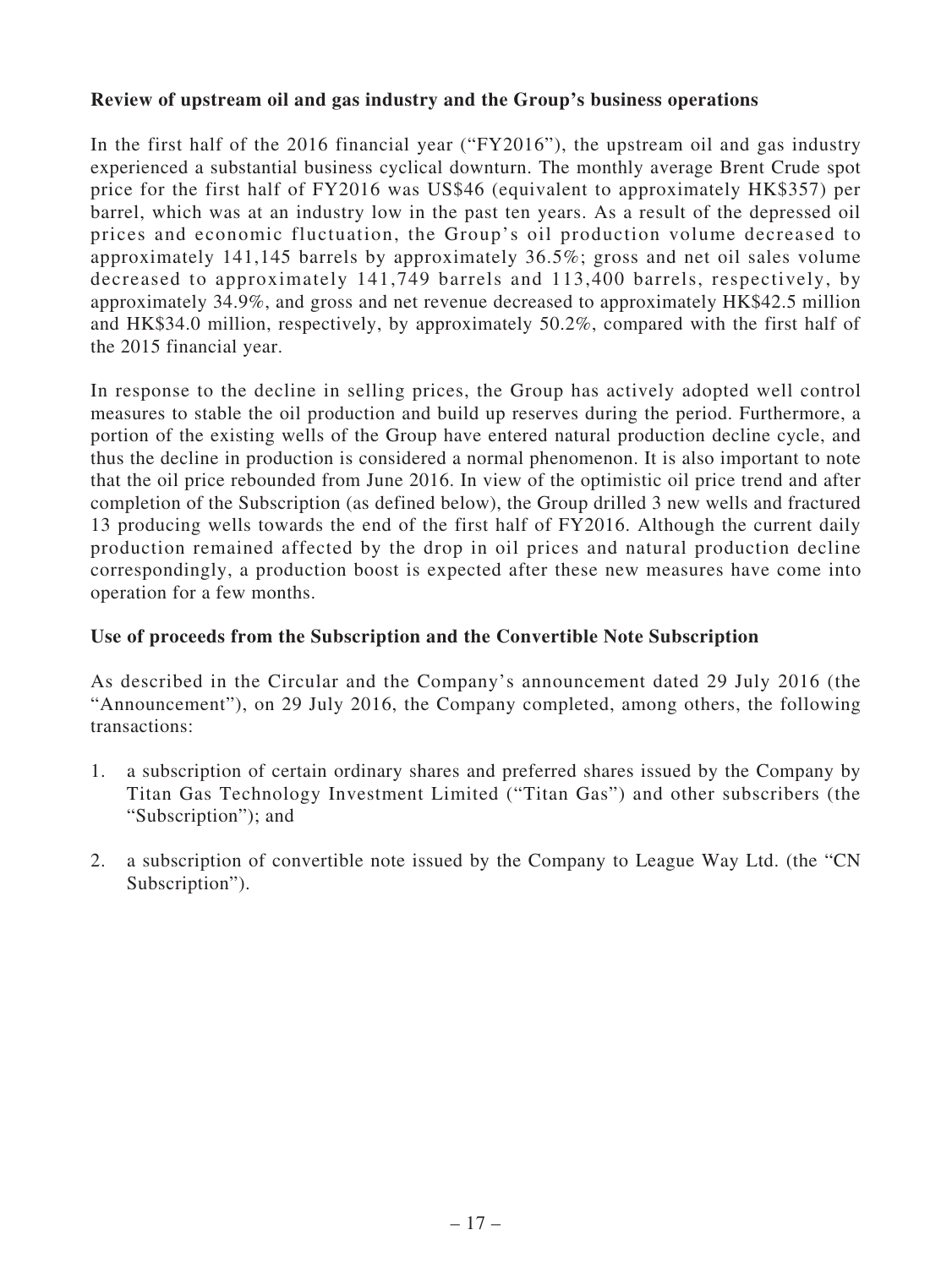The following table summarises the proposed use of proceeds and the actual use of proceeds available from the Subscription and the CN Subscription:

| <b>Transaction</b> | Gross<br>proceeds<br>(HK\$ million) | Amount<br>received<br>(HK\$ million) | Amount<br>(HK\$ million) | receivable Proposed use of proceeds                                                                                                                                                                                                | Actual use of proceeds                                                                                                   |
|--------------------|-------------------------------------|--------------------------------------|--------------------------|------------------------------------------------------------------------------------------------------------------------------------------------------------------------------------------------------------------------------------|--------------------------------------------------------------------------------------------------------------------------|
| Subscription       | 2,690                               | 983                                  |                          | 1,707 - approximately HK\$60 million<br>for the payment of the<br>transaction expenses;                                                                                                                                            | approximately HK\$63 million<br>$\equiv$<br>was used to settle the payment<br>of the transaction expenses;               |
|                    |                                     |                                      |                          | approximately HK\$665 million — approximately HK\$652<br>for the payment of the<br>consideration for the<br>acquisition of the entire equity<br>interest of Hongbo Mining (the<br>"Acquisition");                                  | million was used to settle the<br>payment for the Acquisition;<br>and                                                    |
|                    |                                     |                                      |                          | approximately HK\$400 million<br>to finance the repayment of<br>Hongbo Mining's payables and<br>borrowings;                                                                                                                        |                                                                                                                          |
|                    |                                     |                                      |                          | to finance the development<br>plan of the currently explored<br>areas in Block 212 in Inner<br>Mongolia ("Block 212");                                                                                                             | approximately HK\$800 million — approximately HK\$20 million<br>was used for the development<br>work in Block 212 (Note) |
|                    |                                     |                                      |                          | approximately HK\$450 million<br>for exploration and<br>development of other areas in<br><b>Block 212;</b>                                                                                                                         |                                                                                                                          |
|                    |                                     |                                      |                          | approximately HK\$115 million<br>to finance the operating<br>expenses of Hongbo Mining as<br>well as the restructured Group;<br>and                                                                                                |                                                                                                                          |
|                    |                                     |                                      |                          | approximately HK\$200 million<br>for expanding the business of<br>the Group by acquiring other<br>oil companies and the further<br>exploration, development and<br>production of the other newly<br>acquired oil and gas projects. |                                                                                                                          |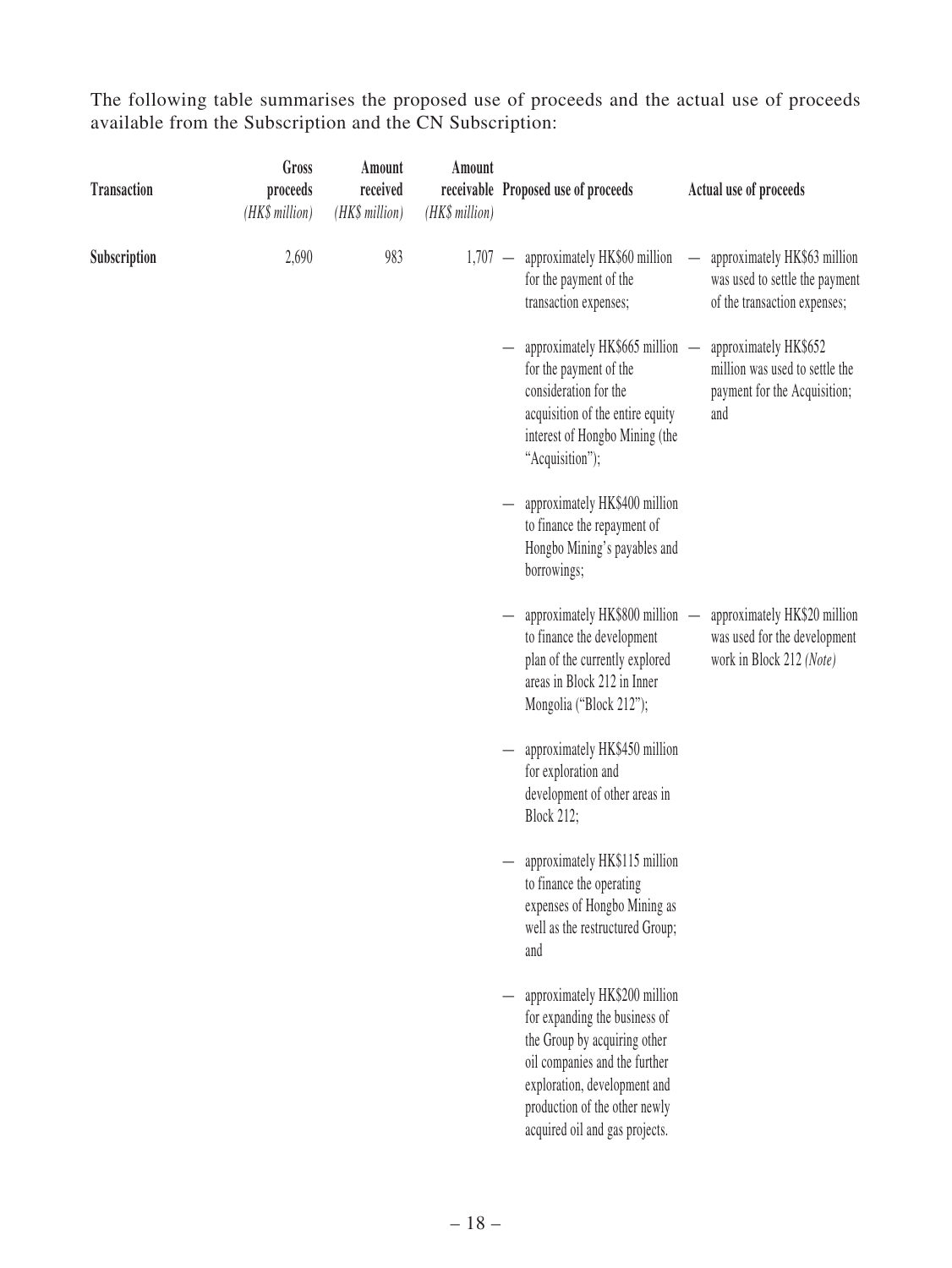| <b>Transaction</b>     | Gross<br>proceeds<br>(HK\$ million)                                  | Amount<br>received<br>(HK\$ million) | Amount<br>(HK\$ million) | receivable Proposed use of proceeds                                                                                                                                                                                                                                                                                                                                                                                       | Actual use of proceeds                                                                                   |
|------------------------|----------------------------------------------------------------------|--------------------------------------|--------------------------|---------------------------------------------------------------------------------------------------------------------------------------------------------------------------------------------------------------------------------------------------------------------------------------------------------------------------------------------------------------------------------------------------------------------------|----------------------------------------------------------------------------------------------------------|
| <b>CN</b> Subscription | 250<br>(being the<br>principal<br>amount of the<br>convertible note) | 250                                  |                          | approximately $HK$200$ million $-$<br>$Nil -$<br>to expand the restructured<br>Group's business by acquiring<br>other oil companies and the<br>further exploration,<br>development and production of<br>the other newly acquired oil<br>and gas projects; and<br>approximately HK\$50 million<br>to finance the operations of<br>Hongbo Mining and to be used<br>as general working capital of<br>the restructured Group. | approximately HK\$1 million<br>was used for the general<br>working capital of the<br>restructured Group. |

#### *Note:*

Hongbo Mining received HK\$47 million from the Company but has not yet utilised any as at 30 September 2016. Hongbo Mining carried out development work in Block 212 and incurred a total cost of approximately HK\$20 million for the six months ended 30 September 2016, but no cash payments had been made up to 30 September 2016.

#### **OUTLOOK**

Oil price rebounded after June 2016, with the average price of the Brent Crude for October and November 2016 reached approximately US\$50 (equivalent to approximately HK\$388) and approximately US\$47 (equivalent to approximately HK\$365) per barrel, respectively, with continued volatile swings, given concerns on the global crude oil oversupply. The market generally expects that mid and long term oil price to recover gradually.

In the first half of FY2016, the Group achieved a major breakthrough on the newly drilled Y9-1 well, which reaches a daily high production of 156 barrels per day on the well test stage and is one of the highest daily production wells in Block 212. This remarkable progress provides a solid foundation for further development in the block. The Y9-1 well is located at the boundary of Unit 2 and Unit 19 and its high production volume may reflect potential new underground reserves, pending further production and geographical information for further analysis. The Group will first study the production statistics of the Y9-1 well and evaluate the impact on the whole development plan for new wells drilling. This has temporarily affected the drilling plan of the Group in 2016, but the Group will follow up, expedite and adhere to the general development plan in 2017. The Group will adopt a stable output strategy, prepare to invest a large amount of capital expenditure for further drilling and fracturing plan, based on the international oil market trend.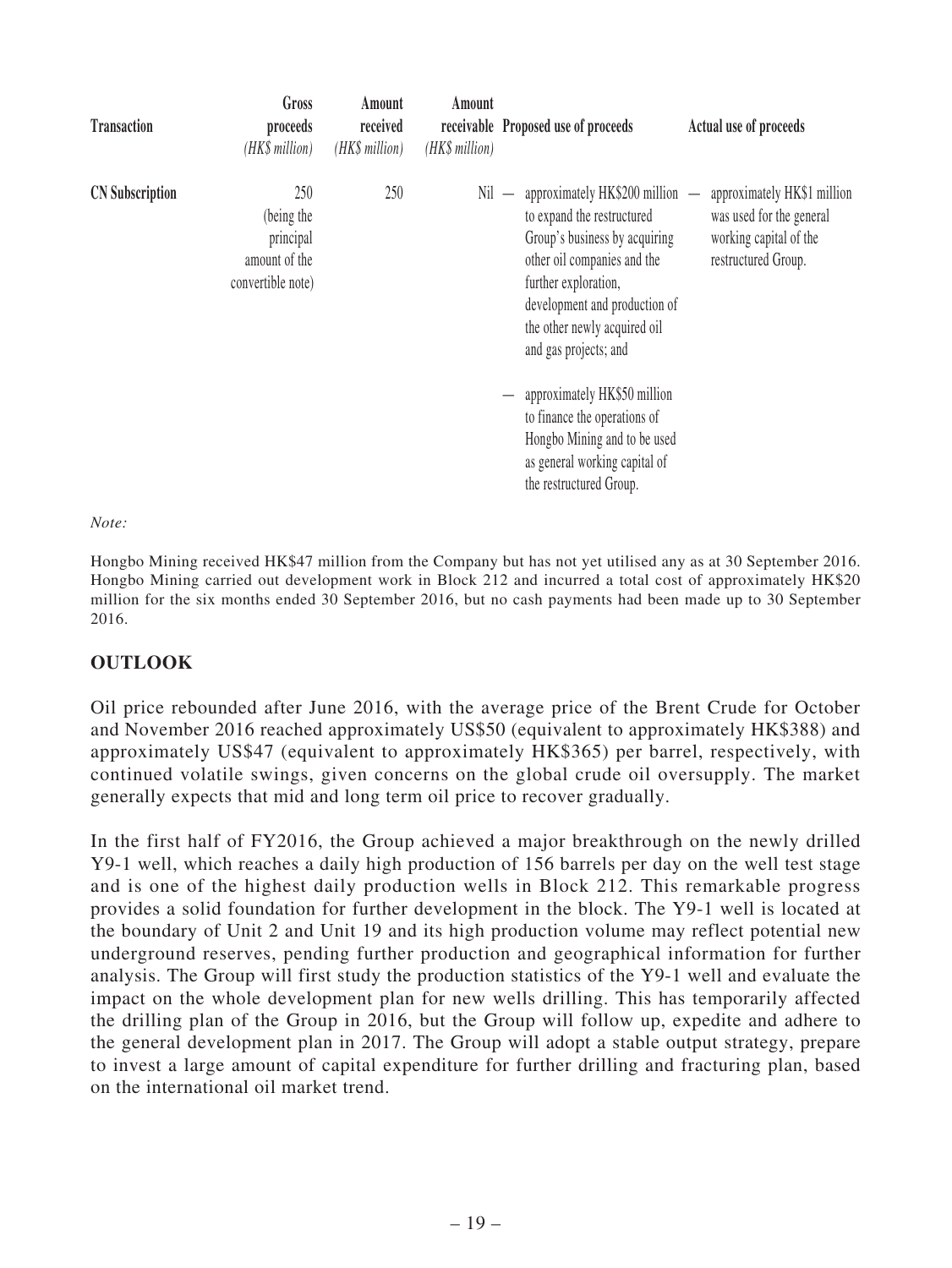In view of the long term oil price recovery, the Group is also actively exploring appropriate potential acquisition targets overseas. Making strategic acquisitions of oil assets overseas is an important driver for growth and will greatly enhance shareholders' value. A countercyclical acquisition may provide a great opportunity to access world-class assets at a reasonable price. The board of directors (the "Board") of the Company believes the recent relatively low crude oil commodity price offers investors an attractive risk/return profile and diversification opportunities. The Group considers that there are many potential upstream oil assets in North America, especially in Eagle Ford shale, which have large oil reserves and could help provide the Group with a more diversified and balanced asset portfolio. The criteria relevant when selecting and evaluating future acquisition targets have already been disclosed in the Circular and the Group will continue to adopt the same strategy.

### **MAJOR RISK MANAGEMENT**

Our market risk exposures primarily consist of oil price risk, currency risk, liquidity risk and interest rate risk.

### **Price risk**

The Group is engaged in petroleum-related activities. Prices of crude oil are affected by a wide range of global and domestic political, economic and military factors which are beyond the control of the Group. A decrease in such prices could adversely affect the Group's financial position. The Group has not used any derivative instruments to hedge against potential price fluctuations of crude oil.

### **Currency risk**

The majority of the Group's operation sales, production and other expenses in China are in RMB. The RMB is not a freely convertible currency and is regulated by the PRC government. Limitations on foreign exchange transactions imposed by the PRC government could cause future exchange rates to vary significantly from current or historical exchange rates.

The Group currently does not engage in hedging activities designed or intended to manage foreign exchange rate risk. The Group will continue to monitor foreign exchange changes to best preserve the Group's cash value.

### **Liquidity risk**

The liquidity of the Group is primarily dependent on its ability to obtain sufficient financing from its bankers and shareholders. The Group manages liquidity risk by considering historical cash requirements as well as other key factors, including sufficient financing from its bankers and shareholders.

#### **Interest rate risk**

The Group's interest rate risk arises primarily from interest-bearing borrowings. The Group reviews and monitors the mix of fixed and floating rate loans in order to manage its interest rate risks.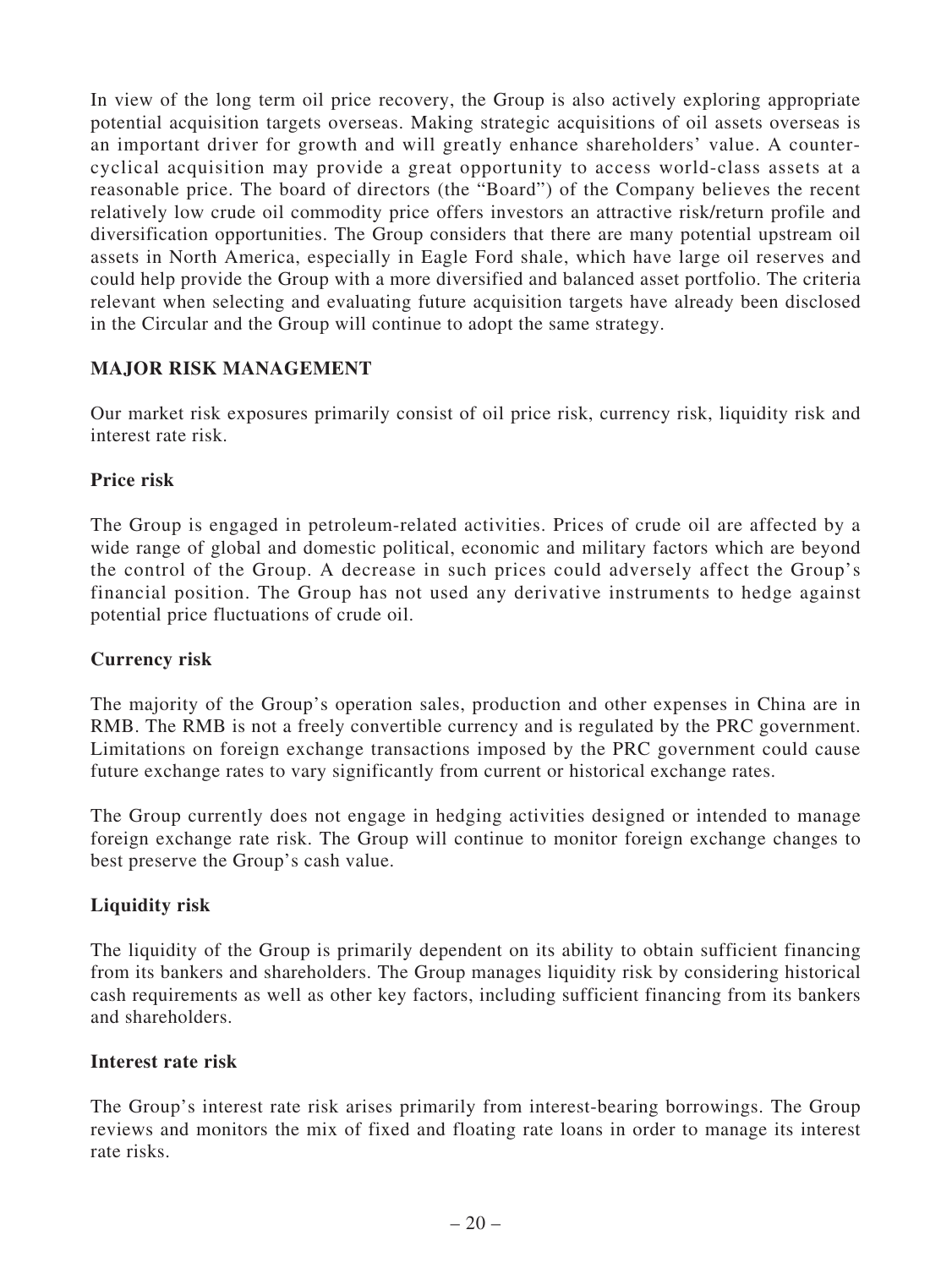### **REVIEW OF OPERATING RESULTS**

### **Comparing six months ended 30 September 2016 to six months ended 30 September 2015**

#### *Revenue*

The Group's revenue decreased by approximately HK\$34.3 million, or approximately 50.2%, from approximately HK\$68.4 million for the six months ended 30 September 2015 to approximately HK\$34.0 million for the six months ended 30 September 2016.

The Group's crude oil is priced mainly with reference to international market prices, including Brent Crude and Daqing crude oil, etc. The decrease was mainly due to the decrease in crude oil prices and the Group's net sales volume. The average unit selling price of the Group's crude oil decreased to approximately HK\$300 per barrel for the six months ended 30 September 2016 from approximately HK\$392 per barrel for the six months ended 30 September 2015, which was consistent with the trend of global oil prices. The average Brent Crude for the six months ended 30 September 2016 decreased to approximately HK\$354 per barrel as compared to approximately HK\$434 per barrel for the six months ended 30 September 2015. The Group's net sales volume decreased to approximately 113,400 barrels for the six months ended 30 September 2016 from approximately 174,207 barrels for the six months ended 30 September 2015, which was mainly due to the decline of production volume as a result that Group only commenced the development plan (including new drilling work and fracturing) from the end of August 2016. For further details on the decline of the production volume, please refer to "Business Review — Review of Upstream Oil and Gas Industry and the Group's Business Operations".

### *Cost of sales*

The Group's cost of sales decreased by approximately HK\$20.6 million, or approximately 30.2%, from approximately HK\$68.2 million for the six months ended 30 September 2015 to approximately HK\$47.6 million for the six months ended 30 September 2016.

The decrease was primarily attributable to (i) the decrease in depreciation of oil and gas properties, which was mainly attributable to a decreased production volume of crude oil; and (ii) the decrease in extraction costs mainly for a lower number of fracturing of the existing wells to improve/maintain crude oil production rates and lower suppliers' service charges.

### *Gross (loss)/profit*

The Group recorded gross profit of approximately HK\$0.1 million for the six months ended 30 September 2015 and gross loss of approximately HK\$13.6 million for the six months ended 30 September 2016, which was primarily driven by the decrease in the Group's average unit selling price of crude oil.

The gross profit margin of the Group was temporarily adversely affected by (i) the slight increase in the Group's average unit production cost primarily due to the decrease in production volume which led to a higher fixed cost per unit production; and (ii) the significant decrease in the Group's average unit selling price primarily due to the extreme adverse market conditions.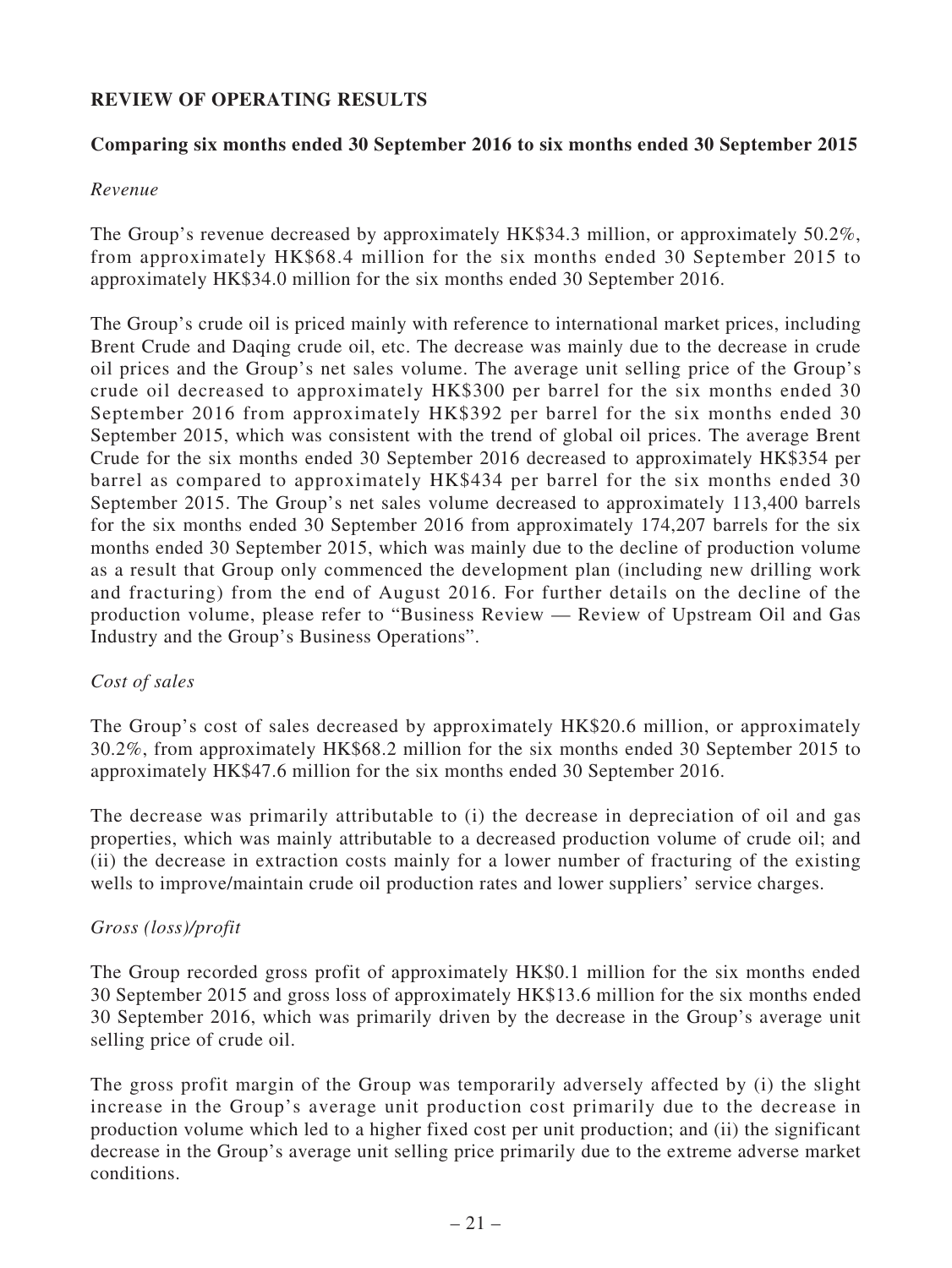#### *Administrative expenses*

The Group's administrative expenses remained stable at approximately HK\$10.9 million and HK\$11.3 million for the six months ended 30 September 2015 and 2016, respectively.

#### *Taxes other than income tax*

The Group's taxes other than income tax decreased by approximately HK\$2.4 million, or approximately 49.9%, from approximately HK\$4.8 million for the six months ended 30 September 2015 to approximately HK\$2.4 million for the six months ended 30 September 2016, which was mainly due to the decrease in resources tax levied on the sale of crude oil primarily attributable to the drop of revenue.

### *Exploration expenses, including dry holes*

The Group did not carry out material exploration activities during the six months ended 30 September 2016 primarily due to insufficient financial resources prior to the Completion Date.

The Group's exploration expenses decreased by approximately HK\$0.4 million, or approximately 54.5%, from approximately HK\$0.8 million for the six months ended 30 September 2015 to approximately HK\$0.4 million for the six months ended 30 September 2016, which was mainly due to the reduction of the number of staff members for exploration work.

### *Listing expense and related transaction costs*

The Group recognised listing expense of approximately HK\$294.4 million for the six months ended 30 September 2016 upon the S&P Completion (as defined in the Circular) and the completion of the Transfer and the Transactions (as defined in the Circular) by applying the principles of reverse acquisition in HKFRS 3 and related transaction costs of approximately HK\$66.2 million primarily for professional services rendered in relation to the Transfer and the Transactions as well as the related general offer during the six months ended 30 September 2016.

The Acquisition would be accounted for in the Group's financial statements as a continuation of the financial statements of Hongbo Mining, together with a deemed issue of equity, and a re-capitalisation of the equity of Hongbo Mining. The Acquisition and the Divestment (as defined in the Circular) were completed simultaneously and the Company was only a nonoperating public corporation at the Completion Date. Since the Company is not a business under HKFRS 3, at the Completion Date, the fair value of the shares deemed to have been issued by Hongbo Mining and the fair value of the Company's identifiable net liabilities received should be treated in its entirety as a payment for listing and expensed when incurred.

Whilst such listing expense is a notional expense without any impact on the Group's net assets and cash flow, they would have a material adverse impact on the Group's results for the year ending 31 March 2017. The management does not consider this one-off notional non-cash listing expense shall have any adverse impact on the actual operations of the Group.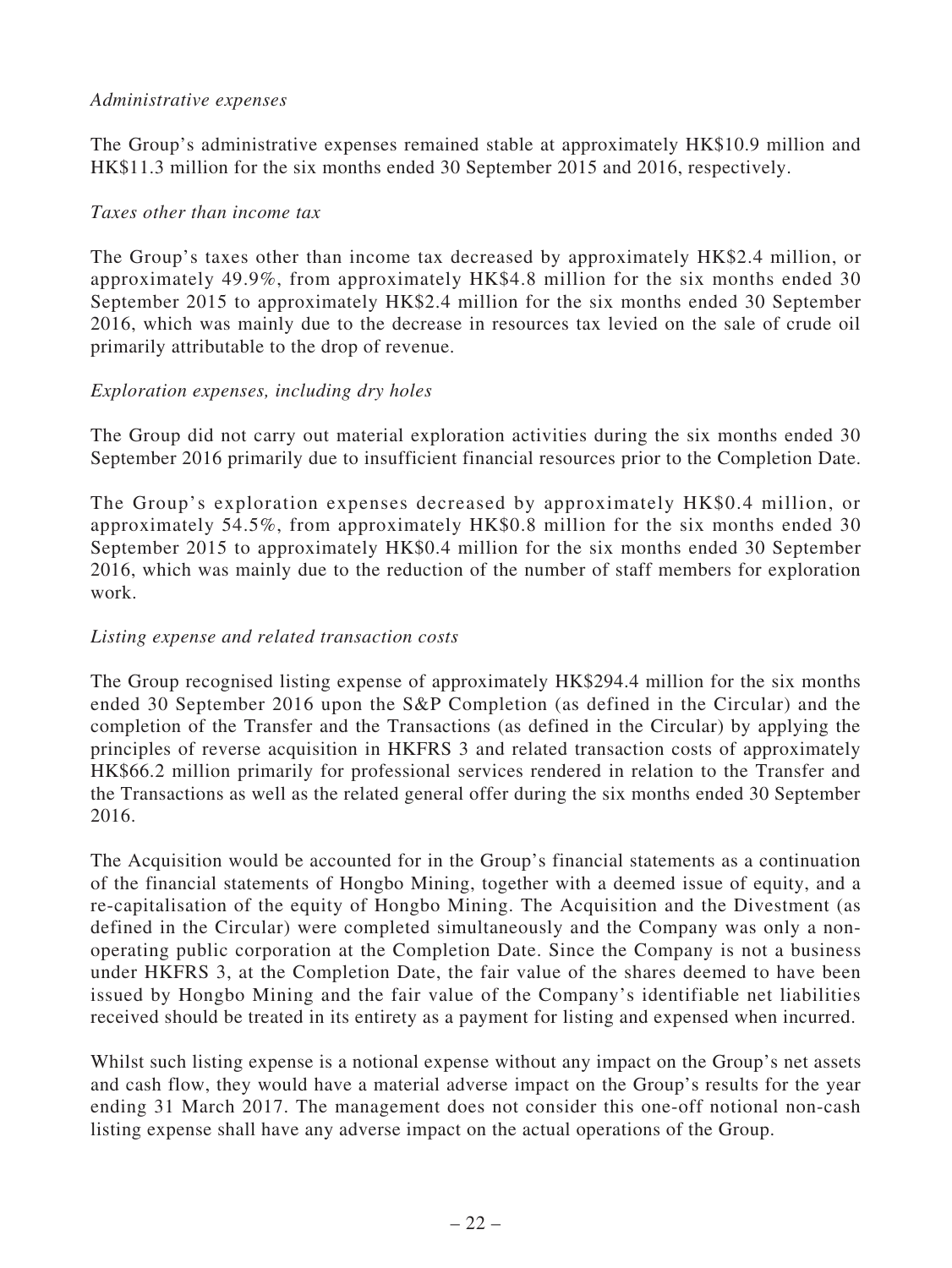### *Net finance costs*

The Group's net finance costs increased by approximately HK\$1.9 million, or approximately 41.0%, from approximately HK\$4.7 million for the six months ended 30 September 2015 to approximately HK\$6.6 million for the six months ended 30 September 2016, which was primarily due to the recognition of effective interest expense on convertible note of HK\$2.1 million.

### *Loss before taxation*

The Group's loss before taxation significantly increased by approximately HK\$373.8 million from approximately HK\$21.0 million for the six months ended 30 September 2015 to approximately HK\$394.8 million for the six months ended 30 September 2016, which was primarily due to the cumulative effects of factors given above.

#### *Income tax*

The Group's income tax changed from a deferred tax credit of approximately HK\$1.4 million for the six months ended 30 September 2015 to a deferred tax expense of approximately HK\$4.6 million for the six months ended 30 September 2016. The change was mainly in relation to the movements of the deferred tax assets and liabilities arising from the temporary differences of the provision for abandonment, depreciation of oil and gas properties, amortisation of intangible assets and accrued expenses.

### *Loss for the period*

The Group's loss for the period significantly increased by approximately HK\$379.8 million from approximately HK\$19.7 million for the six months ended 30 September 2015 to approximately HK\$399.4 million for the six months ended 30 September 2016, which was primarily due to the cumulative effects of factors given above.

### *EBITDA and adjusted EBITDA*

The management prepared a reconciliation of EBITDA and adjusted EBITDA to loss before taxation, our most directly comparable financial performance calculated and presented in accordance with HKFRS. EBITDA refers to earnings before interest expenses, income tax, depreciation and amortisation. Adjusted EBITDA refers to EBITDA adjusted to exclude nonrecurring items, including listing expense and related transaction costs.

The management believe that EBITDA and adjusted EBITDA are financial measures commonly used in the oil and gas industry as supplemental financial measures by the management and by investors, research analysts, bankers and others to assess the Group's operating performance, cash flow and return on capital as compared to those of other companies in the oil and gas industry, and the Group's ability to take on financing. However, EBITDA and adjusted EBITDA should not be considered in isolation or construed as alternatives to profit from operations or any other measure of performance or as an indicator of the Group's operating performance or profitability. EBITDA and adjusted EBITDA fail to account for income tax, interest expenses, depreciation and amortisation.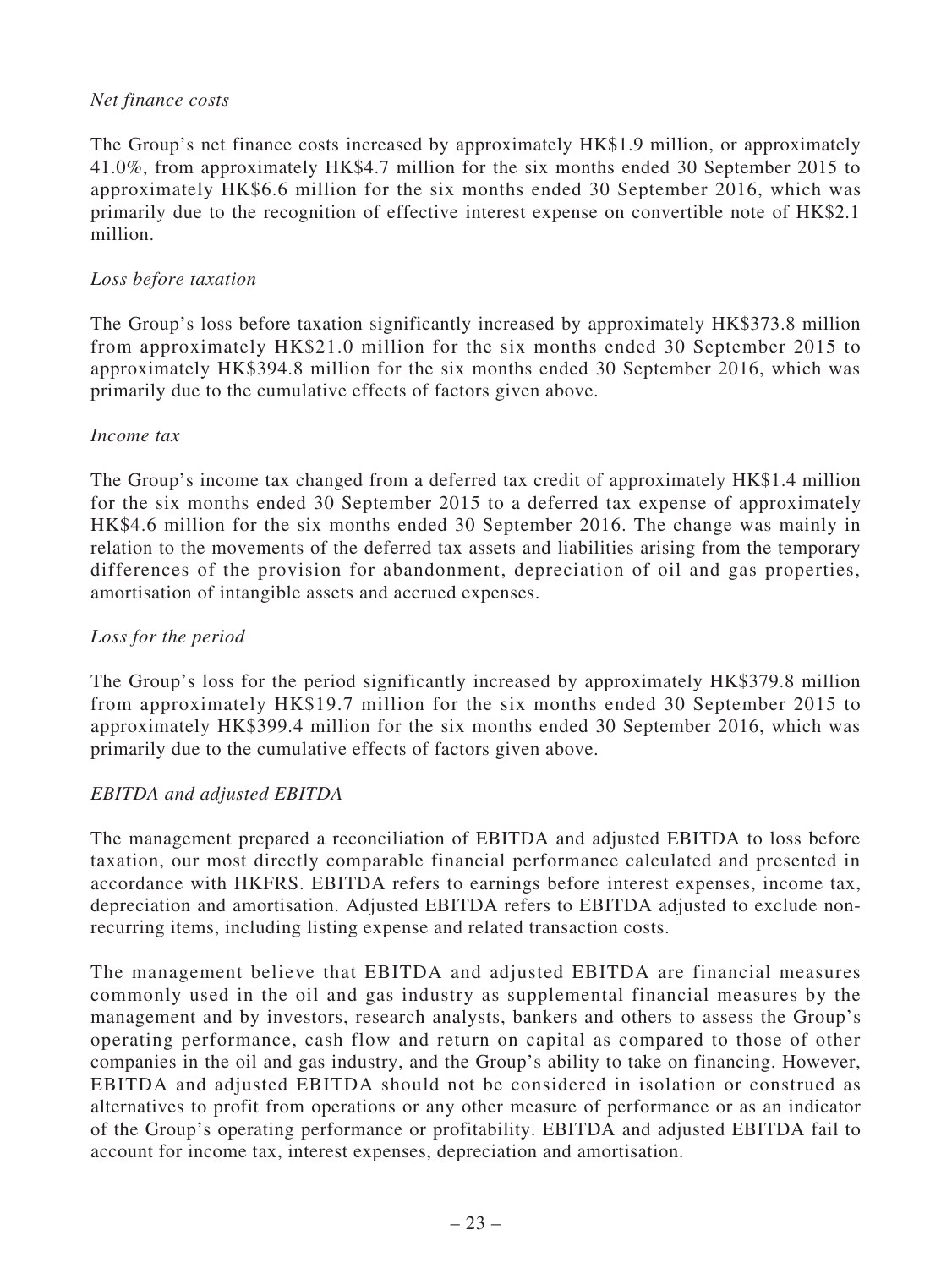The following table presents a reconciliation of EBITDA and adjusted EBITDA to loss before taxation for the periods indicated:

|                                                    | <b>Six months ended</b><br><b>30 September</b> |             |  |
|----------------------------------------------------|------------------------------------------------|-------------|--|
|                                                    | 2016                                           | 2015        |  |
|                                                    | <b>HK\$'000</b>                                | HK\$'000    |  |
|                                                    | (Unaudited)                                    | (Unaudited) |  |
|                                                    |                                                | (Restated)  |  |
| Loss before taxation                               | (394, 825)                                     | (21,016)    |  |
| Add: Interest expenses                             | 5,494                                          | 2,998       |  |
| Add: Depreciation and amortisation                 | 21,044                                         | 30,042      |  |
| <b>EBITDA</b>                                      | (368, 287)                                     | 12,024      |  |
| Add: Listing expense and related transaction costs | 360,620                                        |             |  |
| <b>Adjusted EBITDA</b>                             | (7,667)                                        | 12,024      |  |

The Group's EBITDA changed from a profit of approximately HK\$12.0 million for the six months ended 30 September 2015 to a loss of approximately HK\$368.3 million for the six months ended 30 September 2016. The decrease was primarily attributable to (i) the recognition of significant listing expense and related transaction costs; and (ii) the decrease in crude oil prices and net sales volume.

The Group's adjusted EBITDA changed from a profit of approximately HK\$12.0 million for the six months ended 30 September 2015 to a loss of approximately HK\$7.7 million for the six months ended 30 September 2016, which was primarily attributable to the decrease in crude oil prices and net sales volume.

### **LIQUIDITY AND FINANCIAL RESOURCES**

The Group finances its operations primarily through a combination of bank and other borrowings and proceeds from the Subscription and the CN Subscription. For further details of use of proceeds from the Subscription and the CN Subscription, please refer to "Business Review — Use of Proceeds from the Subscription and the Convertible Note Subscription".

The Group's cash and cash equivalents are mostly denominated in HK\$ and RMB. As at 30 September 2016, the Group had unpledged cash and bank deposits of approximately HK\$537.9 million (31 March 2016 (restated): HK\$15.3 million).

As at 30 September 2016, the Group had outstanding unsecured six-month interest-bearing entrusted loans of approximately HK\$104.5 million (31 March 2016 (restated): Third party loan of approximately HK\$84.0 million and entrusted loan of approximately HK\$24.0 million), which were all denominated in RMB. These short term loans carried fixed interest rate of 4.8% per annum (31 March 2016 (restated): floating interest rate of 1.1 times of the prevailing market interest rate published by People's Bank of China for the third party loan and fixed interest rate of 4.8% per annum for the entrusted loan).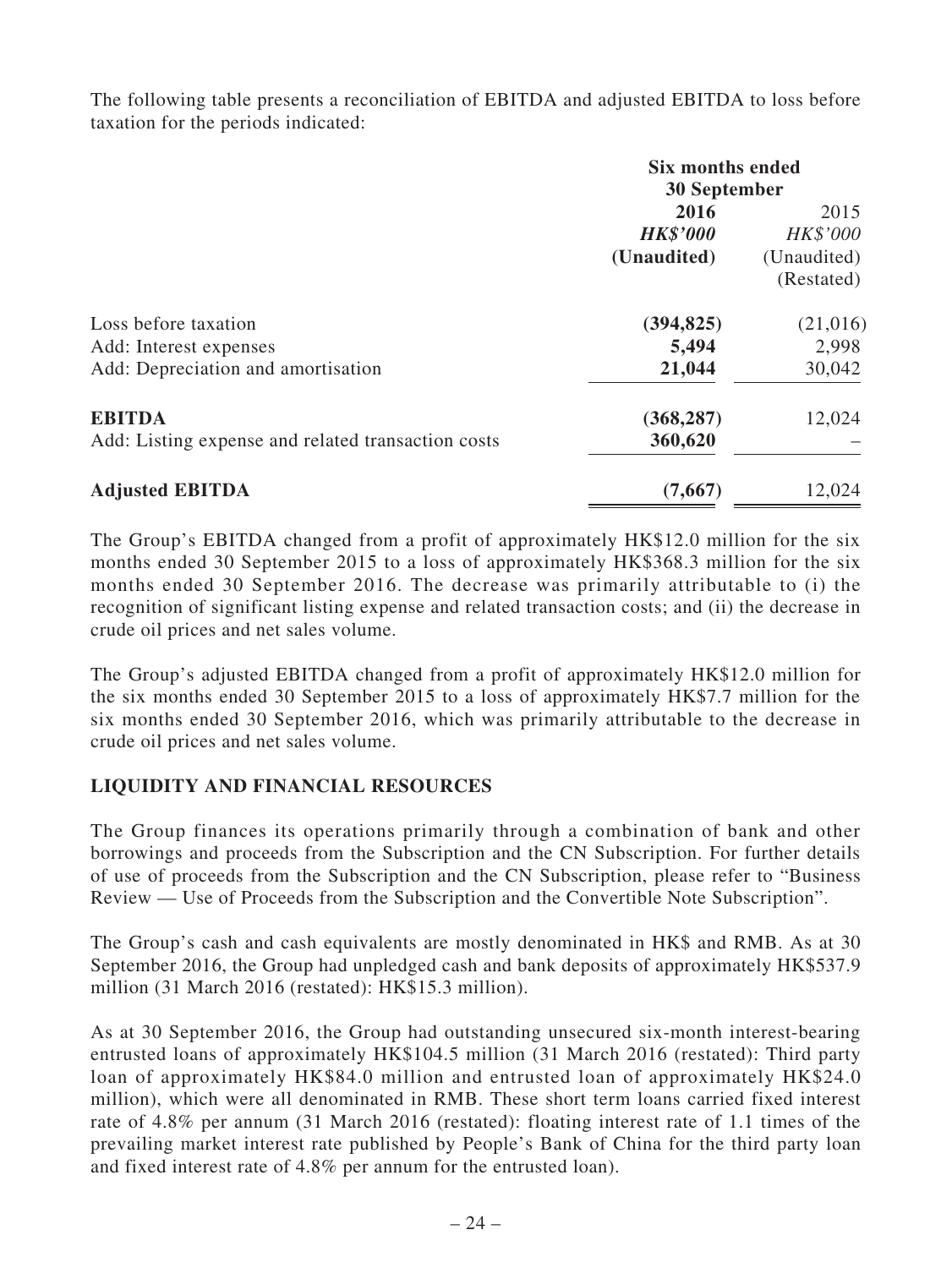As at 30 September 2016, the Group had a convertible note with carrying amount of approximately HK\$213.3 million (31 March 2016 (restated): Nil). The principal amount of the convertible note is HK\$250,000,000 pursuant to the CN Subscription Agreement, with the maturity date at the third anniversary of the date of the CN Subscription Completion (i.e. 29 July 2016) and that no interest shall be payable on the entire CN Principal Amount (as defined in the Circular).

As at 30 September 2016, the Group had convertible bonds with carrying amount of approximately HK\$114.8 million (31 March 2016 (restated): Nil). The aggregate principal amount of the convertible bonds is HK\$120,000,000, with the maturity date of 30 April 2018 and payable at an interest rate of 1% per annum.

The Group has not used any financial instrument to hedge potential fluctuation in interest rates and exchange rates.

As at 30 September 2016, the Group's gearing ratio (ratio of the sum of total bank and other borrowings, convertible bonds and convertible note to the total assets) was approximately 14.7% (31 March 2016 (restated): 13.8%).

### **CHARGES ON GROUP ASSETS**

As at 30 September 2016, the Group did not have any charges on its assets (31 March 2016 (restated): Nil).

### **ACQUISITIONS AND DISPOSALS (INCLUDING ANY SIGNIFICANT INVESTMENTS)**

Reference is made to the Circular and the Announcement.

On 29 July 2016, the Company completed the acquisition of the entire equity interest of Hongbo Mining which is principally engaged in the exploration, development and production of crude oil in Inner Mongolia of the PRC for the cash consideration of approximately RMB558,880,000.

On 29 July 2016, the Company completed the disposal of the entire equity interests of Aykens Holdings Limited and Hopland Enterprises Limited (together with their respective subsidiaries, the "Divestment Group") which were principally engaged in the hotel and restaurant business in the PRC (together with the Company's net account receivables owed by the Divestment Group) and the Company's investment in SouFun Holdings Limited for the consideration of HK\$1.

Through the acquisition and the disposal, the Company has successfully transformed the Group's principal activities from its previous PRC hotel and restaurant business to upstream oil and gas business. The Company considers that this represents an important milestone given the great market opportunity in upstream oil and gas investments which opened up due to the recent cyclical trough of international oil and gas prices and the long term prospects of the oil and gas industry; as well as the operating and market challenges being faced, and the net liabilities recorded by the Divestment Group.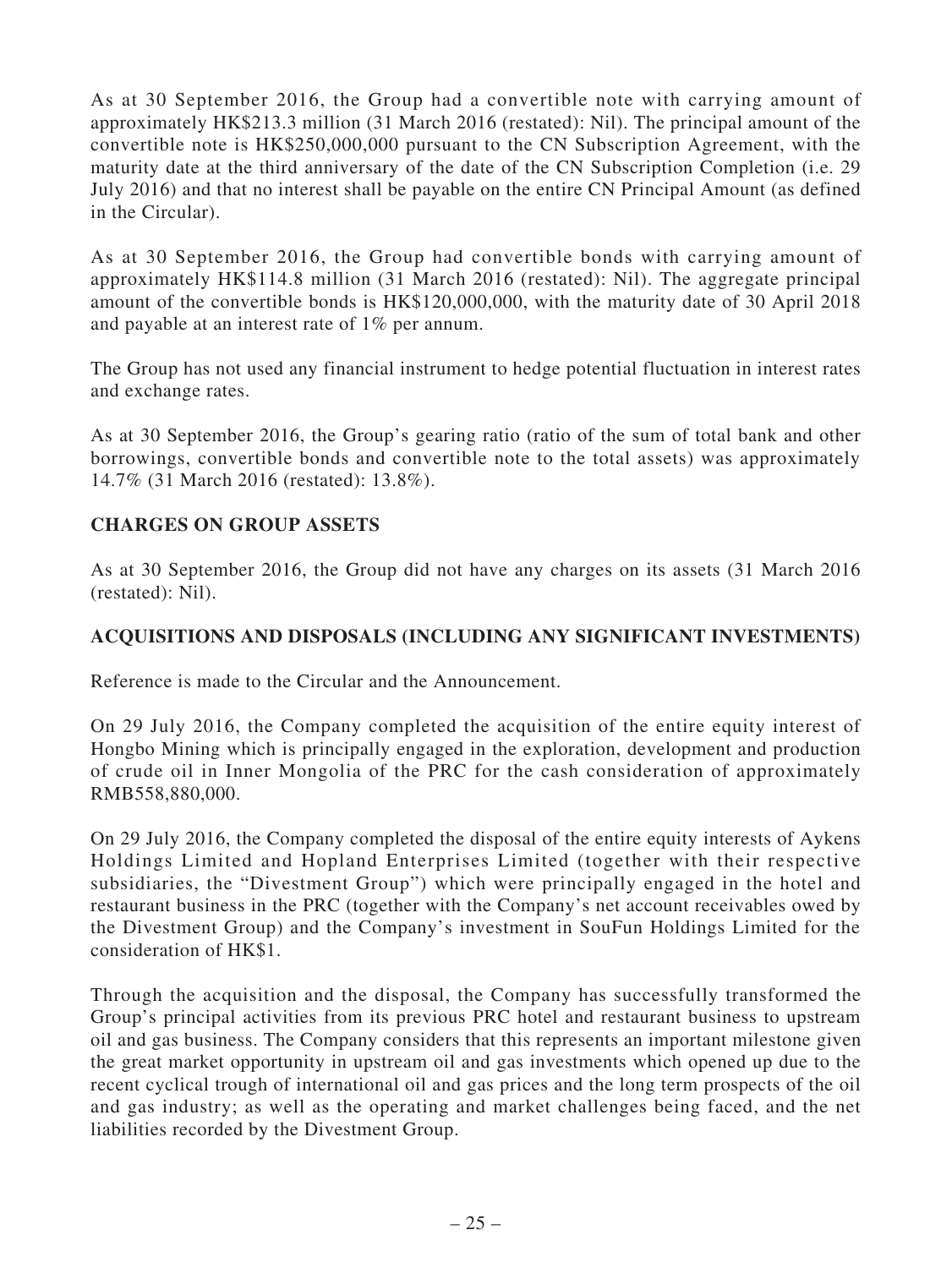The Company will continue to look for opportunities to invest in other upstream oil and gas projects worldwide with a view to enhancing the Group's asset portfolio and overall investment return.

The Group did not hold any significant investment during the six months ended 30 September 2016.

### **CONTINGENT LIABILITIES**

Hongbo Mining has been involved in a legal dispute with 北京炅湘鈺技術開發有限公司 Beijing Jiongxiangyu Technology Development Co. Ltd. (the "Claimant"). The dispute between Hongbo Mining and the Claimant is currently pending a rehearing by the Supreme People's Court and there was no development of this dispute during the six months ended 30 September 2016.

Please refer to the section headed "History and Business of the PRC Target — Litigation" and note 31 of Section B to "Appendix III — Accountants' Report on the PRC Target" in the Circular for further details.

Save as disclosed above, so far as known to the directors of the Company, there was no other litigation, arbitration or claim of material importance in which the Group is engaged or pending or which was threatened against the Group.

### **COMMITMENTS**

### **Capital commitments**

As at 30 September 2016, the Group had capital commitment of approximately HK\$5.3 million (31 March 2016 (restated): HK\$6.1 million) contracted but not provided for the acquisition of property, plant and equipment.

### **Operating lease commitments**

As at 30 September 2016, the Group had operating lease commitments as lessee of approximately HK\$1.3 million (31 March 2016 (restated): HK\$0.7 million).

### **INTERIM DIVIDEND**

The Directors do not recommend the payment of an interim dividend for the six months ended 30 September 2016.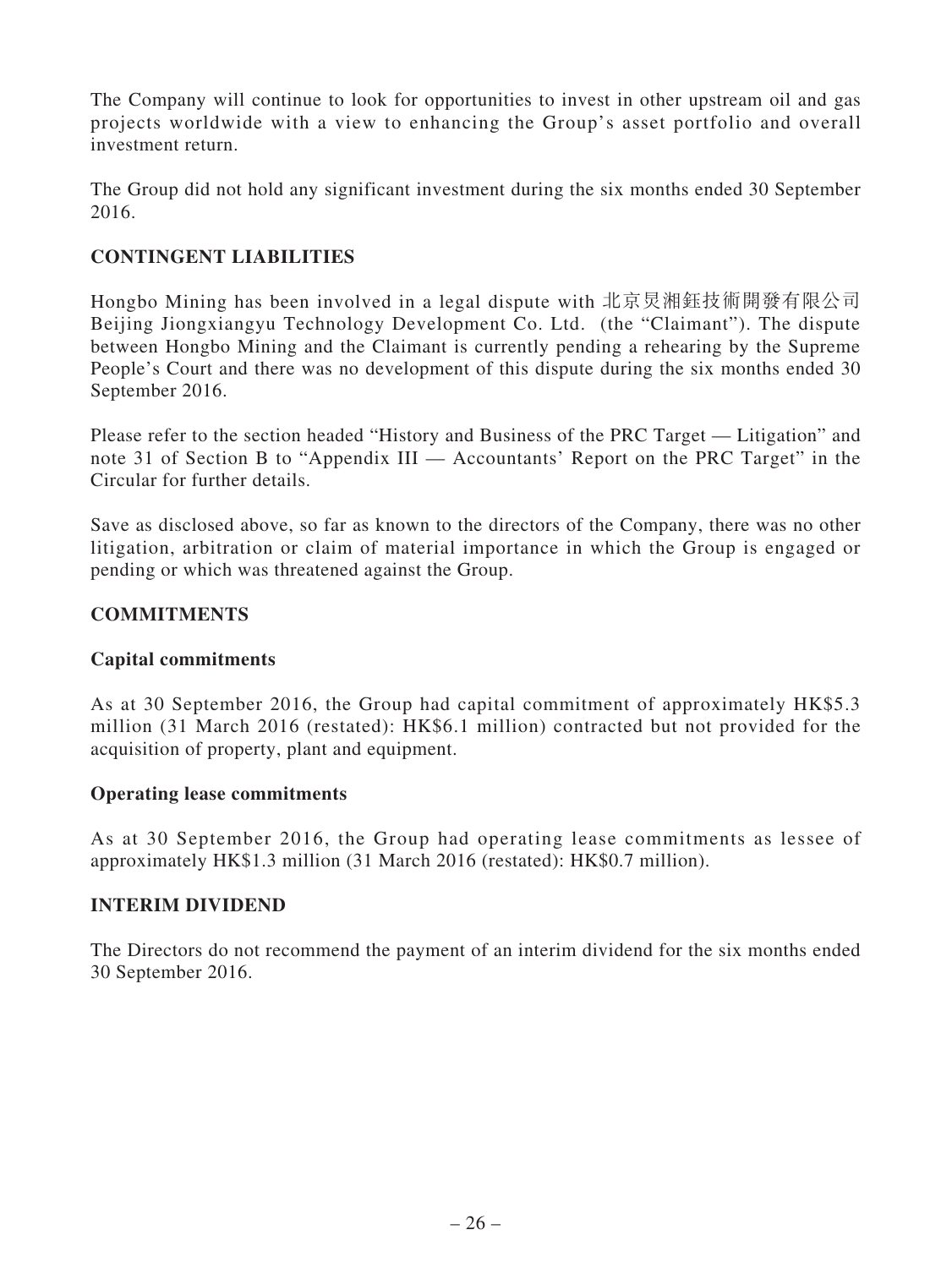### **EMPLOYEES**

As at 30 September 2016, the Group had 76 (31 March 2016 (restated): 70) employees in Hong Kong and the PRC. For the six months ended 30 September 2016, the total staff costs (including the directors' emoluments) amounted to approximately HK\$7.1 million (Six months ended 30 September 2015 (restated): HK\$7.8 million). Employees' remuneration package was reviewed periodically and determined with reference to the performance of the individual and the prevailing market practices. Employees' remuneration package includes basic salary, yearend bonus, medical and contributory provident fund.

#### **AUDIT COMMITTEE**

The Audit Committee currently comprises two independent non-executive Directors, namely, Mr. Chau Shing Yim David (Chairman) and Mr. Shi Cen and one non-executive Director, namely, Mr. Lin Dongliang. The Audit Committee has reviewed with management the accounting principles and practices adopted by the Company and discussed the internal controls and financial reporting matters including a review of the unaudited interim report for the six months ended 30 September 2016.

#### **SUBSEQUENT EVENT**

There is no material event undertaken by the Company or the Group subsequent to 30 September 2016 and up to the date of this announcement.

### **PURCHASE, SALE OR REDEMPTION OF LISTED SECURITIES OF THE COMPANY**

Neither the Company nor any of its subsidiaries purchased, sold or redeemed any of the Company's listed securities during the six months ended 30 September 2016.

#### **CORPORATE GOVERNANCE**

#### **Compliance with the Model Code for Securities Transactions by Directors**

The Company has adopted the Model Code for Securities Transactions by Directors of Listed Issuers (the "Model Code") as set out in Appendix 10 to the Rules Governing the Listing of Securities (the "Listing Rules") on The Stock Exchange of Hong Kong Limited (the "Stock Exchange") as its own code of conduct regarding Directors' securities transactions. Having made specific enquiry of the current Directors, the current Directors confirmed that they have complied with the required standards set out in the Model Code throughout the six months ended 30 September 2016.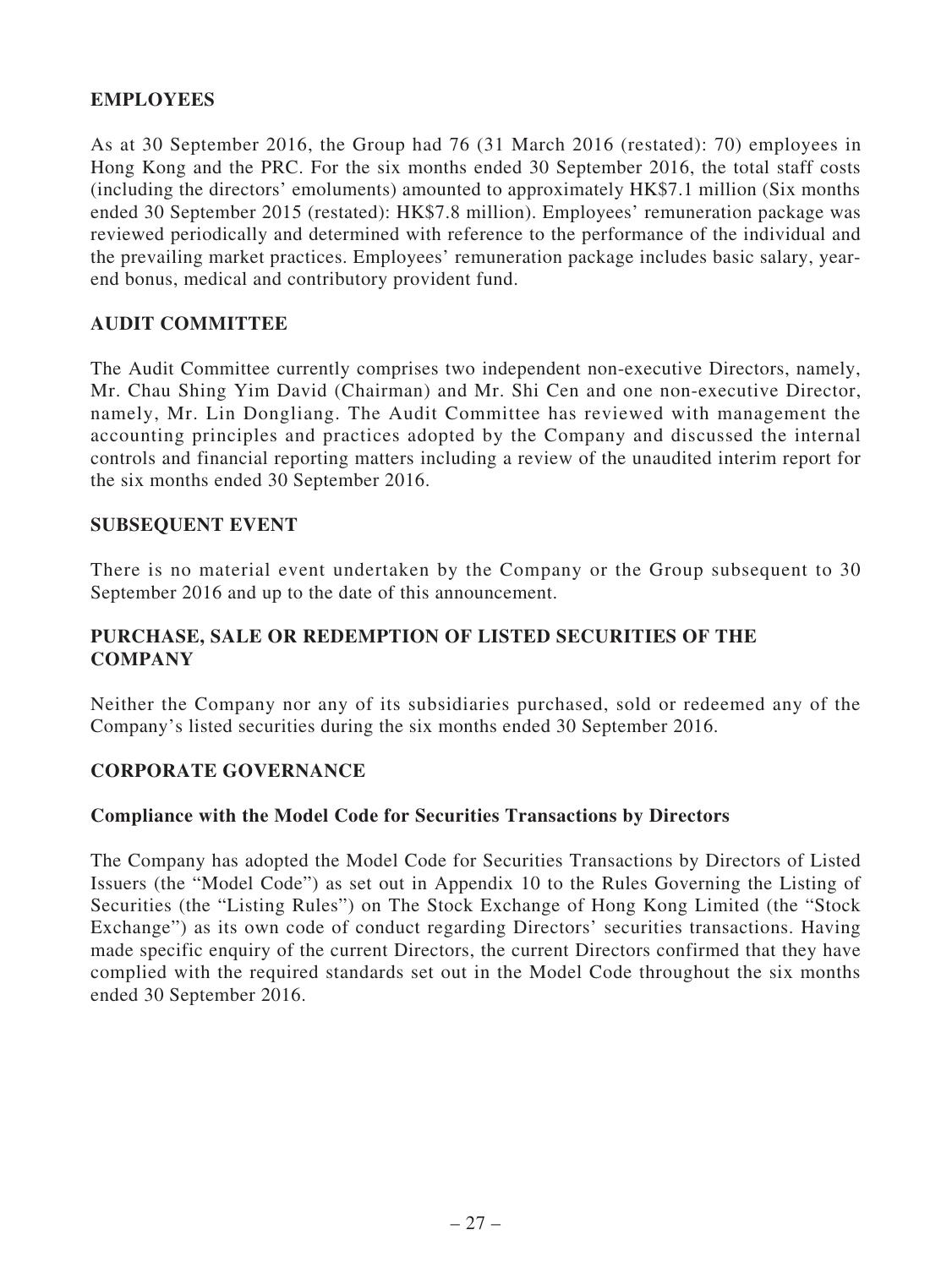### **Compliance with Corporate Governance Code**

In the opinion of the Board, the Company had complied with the applicable Corporate Governance Code (the "CG Code") as set out in Appendix 14 to the Listing Rules during the six months ended 30 September 2016, except that:

- 1. CG Code provision A.2.1 stipulates that the roles of chairman and chief executive should be separate and should not be performed by the same individual. Mr. Wang Jingbo is both the Chairman of the Board and the Chief Executive Officer of the Company. The Board is of the opinion that such arrangement will not result in undue concentration of power and is conducive to the efficient formulation and implementation of the Company's strategies thus allowing the Company to develop its business more effectively.
- 2. CG Code provision A.5.6 stipulates that the Nomination Committee (or the Board) should have a policy concerning diversity of board members ("Board Diversity Policy"). The members of the Nomination Committee considered that the current Board composition allows the Board to perform its function efficiently, and therefore the Nomination Committee did not adopt a Board Diversity Policy. After further review by the Company's advisors, the Nomination Committee has decided to adopt a Board Diversity Policy to ensure strict compliance with the CG Code.
- 3. CG Code provision A.6.7 stipulates that independent non-executive directors and other non-executive directors should attend general meetings. Certain non-executive Directors and independent non-executive Directors were unable to attend the special general meeting of the Company held on 22 July 2016 due to their other business commitments.
- 4. CG Code provision B.1.2 stipulates that the terms of reference of the Remuneration Committee should include, as a minimum, those specific duties as set out in the CG Code. The Company has adopted the terms of reference for the Remuneration Committee under the CG Code Provision B.1.2, except that the terms of reference do not include (i) "making recommendations" to the Board on the remuneration of Directors, remuneration policy and establishment of a formal and transparent procedure for developing such policy, (ii) "approving" the management's remuneration proposals and (iii) "approving" the compensation arrangements in connection with any loss or termination of office or appointment of executive Directors and senior management, and dismissal or removal of Directors for misconduct to ensure they are consistent with contractual terms. The Company was of the view that under the terms of reference for the Remuneration Committee, the Remuneration Committee has a duty to "review" the above matters which was sufficient to satisfy the requirement under CG Code provision B.1.2. Although not explicitly stated in the terms of reference, in practice, the Remuneration Committee has fully discharged its duties stated in CG Code provision B.1.2. After further review by the Company's advisors, the Company has decided to adopt a revised terms of reference (which came into effect on 21 November 2016) to ensure strict compliance with the CG Code.